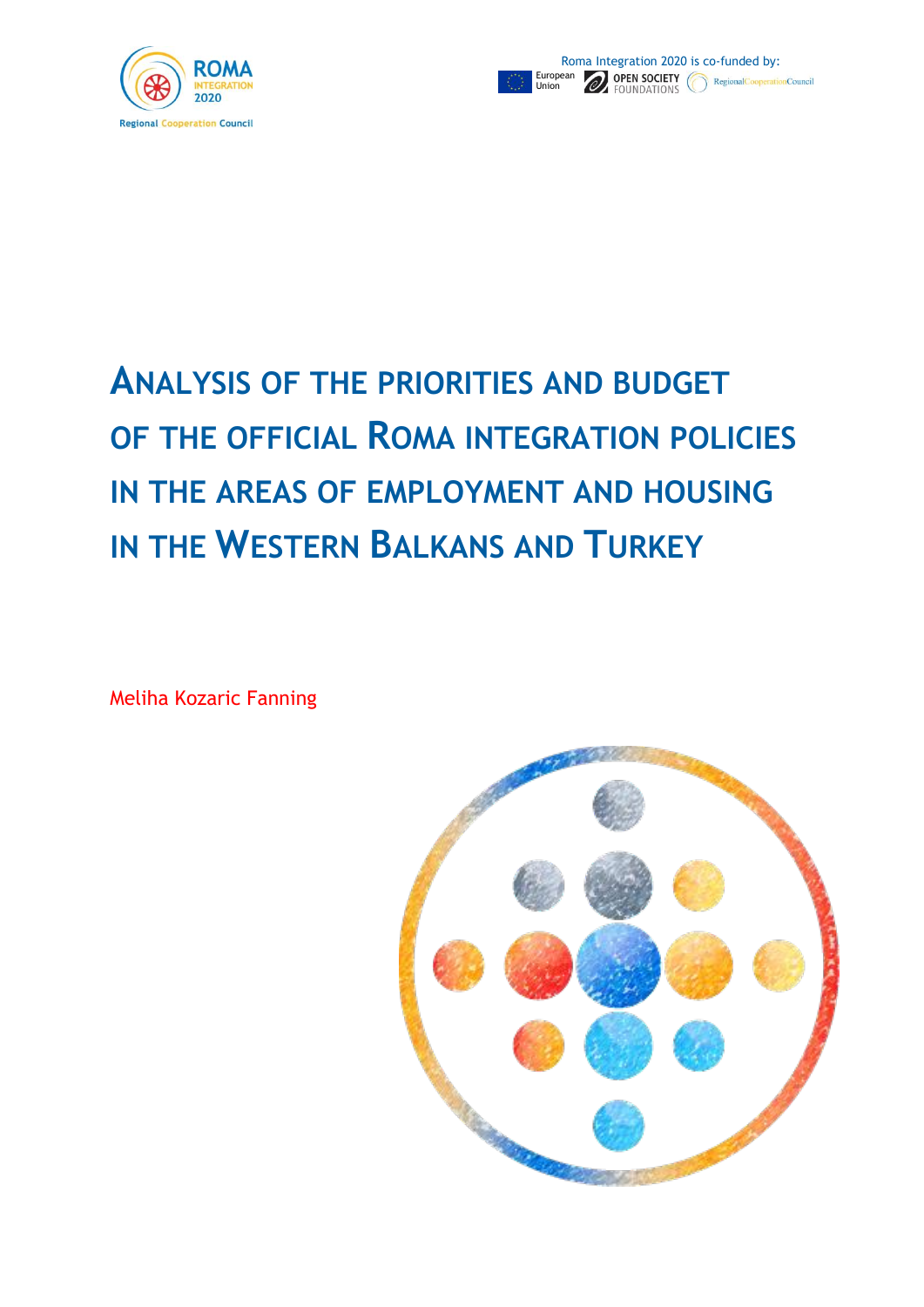# <span id="page-1-0"></span>**TABLE OF CONTENT**

| 2. Analysis of objectives and measures in individual action plans and strategies6  |
|------------------------------------------------------------------------------------|
|                                                                                    |
|                                                                                    |
|                                                                                    |
|                                                                                    |
|                                                                                    |
|                                                                                    |
|                                                                                    |
|                                                                                    |
|                                                                                    |
| 4.1.                                                                               |
| Regional Housing Programme (RHP) - Multi-donor Housing Programme  17<br>4.2.       |
|                                                                                    |
|                                                                                    |
| 4.5. Federal Ministry for Economic Cooperation and Development (BMZ) of Germany 19 |
|                                                                                    |
|                                                                                    |
|                                                                                    |
| 5. Funding of priority measures for Roma housing and employment 21                 |
|                                                                                    |

#### **© RomaIntegration2020, 2017**

Disclaimer: The views expressed in this assessment are solely those of the author and do not necessarily reflect the views of the Regional Cooperation Council or of its participants, nor of the European Union and the Open Society Foundations.

P: +381 11 4046 891 M: + 381 63 1094 191 F: + 381 11 404 68 94

Ruzveltova 61, Belgrade, Serbia [romaintegration2020@rcc.int](mailto:romaintegration2020@rcc.int) [www.rcc.int/romaintegration2020](http://www.rcc.int/romaintegration2020)

 $\overline{\phantom{a}}$ \* This designation is without prejudice to positions on status, and is in line with UNSCR 1244/1999 and the ICJ Opinion on the Kosovo declaration of independence.

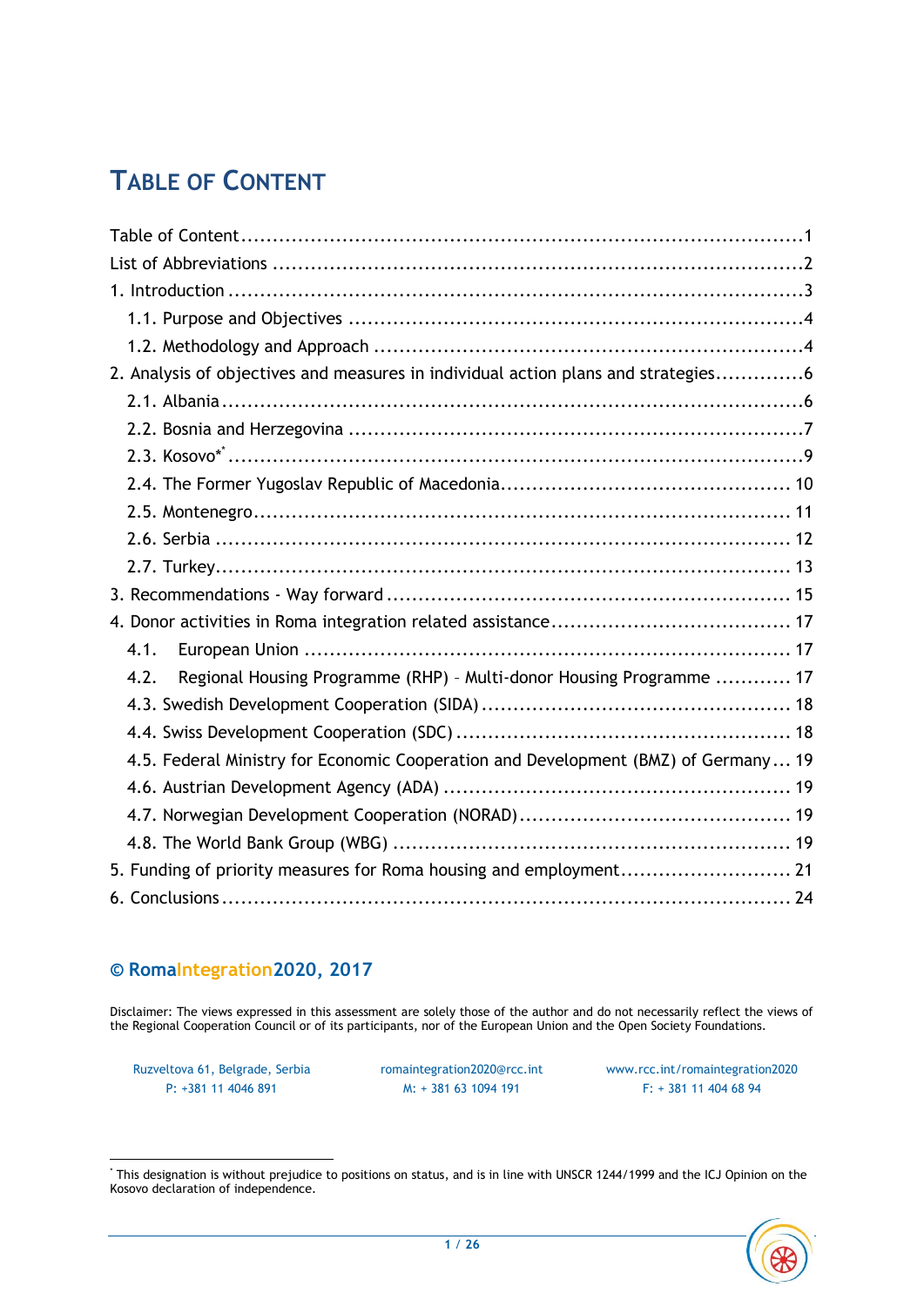# <span id="page-2-0"></span>**LIST OF ABBREVIATIONS**

| <b>ADA</b><br><b>BMZ</b> | Austrian Development Agency<br>Federal Ministry for Economic cooperation and Development of                                                      |
|--------------------------|--------------------------------------------------------------------------------------------------------------------------------------------------|
| EU                       | Germany<br><b>European Union</b>                                                                                                                 |
| <b>EU Framework</b>      | The European Union Framework for National Roma Integration<br>Strategies up to 2020                                                              |
| <b>EUD</b>               | European Union Delegation                                                                                                                        |
| GIZ                      | German Development Agency                                                                                                                        |
| <b>IPA</b>               | Instrument for Pre-Accession Assistance                                                                                                          |
| <b>IDPs</b>              | <b>Internally Displaced Persons</b>                                                                                                              |
| <b>NGO</b>               | Non-government organization                                                                                                                      |
| <b>NORAD</b>             | Norwegian Agency for Development Cooperation                                                                                                     |
| <b>NRIS</b>              | National Roma Integration Strategy (refers to officially adopted<br>strategic document for Roma integration, regardless of its<br>official name) |
| <b>SIDA</b>              | Swedish International Development Cooperation Agency                                                                                             |
| <b>SDC</b>               | Swiss Agency for Development and Cooperation                                                                                                     |
| <b>USAID</b>             | United States Agency for International Development                                                                                               |
| <b>VET</b>               | <b>Vocational Education Training</b>                                                                                                             |
| <b>WBG</b>               | The World Bank Group                                                                                                                             |

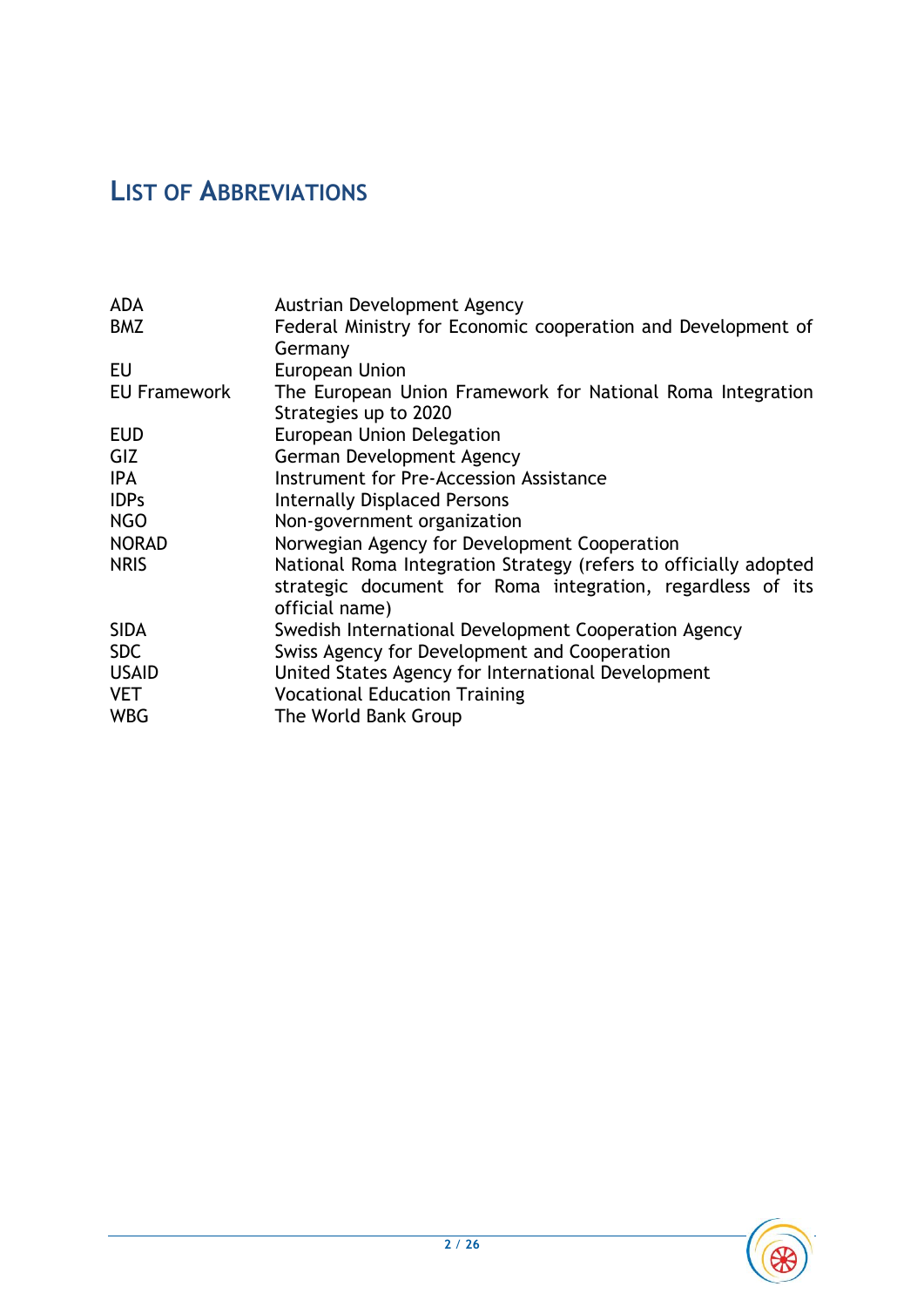

# <span id="page-3-0"></span>**1. INTRODUCTION**

The European Union Framework for National Roma Integration Strategies up to 2020 (EU Framework) recognizes the adverse socio-economic situation of Roma throughout Europe and calls on the EU Member States to develop, implement and monitor the implementation and impact of National Roma Integration Strategies.

The enlargement region is invited to join the efforts within the EU Framework. The Regional Cooperation Council Roma Integration 2020 project, funded by the European Union and the Open Society Foundations, works with the governments of Western Balkans (Albania, Bosnia and Herzegovina, Kosovo\*, The Former Yugoslav Republic of Macedonia, Montenegro and Serbia) and Turkey to improve their performance in formulating, implementing, budgeting and monitoring their Roma integration policies within the EU integration process and in line with the EU Framework.

Within the efforts to assist governments in the region to improve the budgeting of the National Roma Integration Strategies, the Roma Integration 2020 commissioned this analysis in order to assess the official strategies and action plans in terms of planned measures with corresponding budget and the funding opportunities available in the region besides the public budget. It focuses on the areas of employment and housing, as these two areas have been assessed as the most demanding and least developed in the region. The analysis is used to base the discussions to take place at the regional conference "Filling in the Budget Gaps in Roma Integration Policies" and for any follow up activities of the Roma Integration 2020 project, while assisting the governments to properly plan their national budgets responsive to the needs of Roma.

The challenges that Roma are facing in the area of housing and employment are well identified in the strategies and action plans of all the seven economies. These challenges, to summarize only a few are as follows:

- The majority of Roma lack competent skills to become employable in an already economically challenging environment where the labour market is highly competitive and discrimination in employment persists; thus the tendency to work in the informal economy;
- Employment incentive programmes exist, but the conditions and nature of participation leave the majority of unemployed Roma excluded; most of these incentive programs lack sustainable results;
- Roma are living in informal settlements without proper communal infrastructure and in buildings that are of poor quality, often lacking the ownership documents.

Such challenges could be overcome if the proposed government measures and activities are carefully planned, budgeted, monitored and mainstreamed in the overall socio-economic policies of the countries. Nevertheless, for many measures appropriate funds are missing, and establishing a proper coordination between

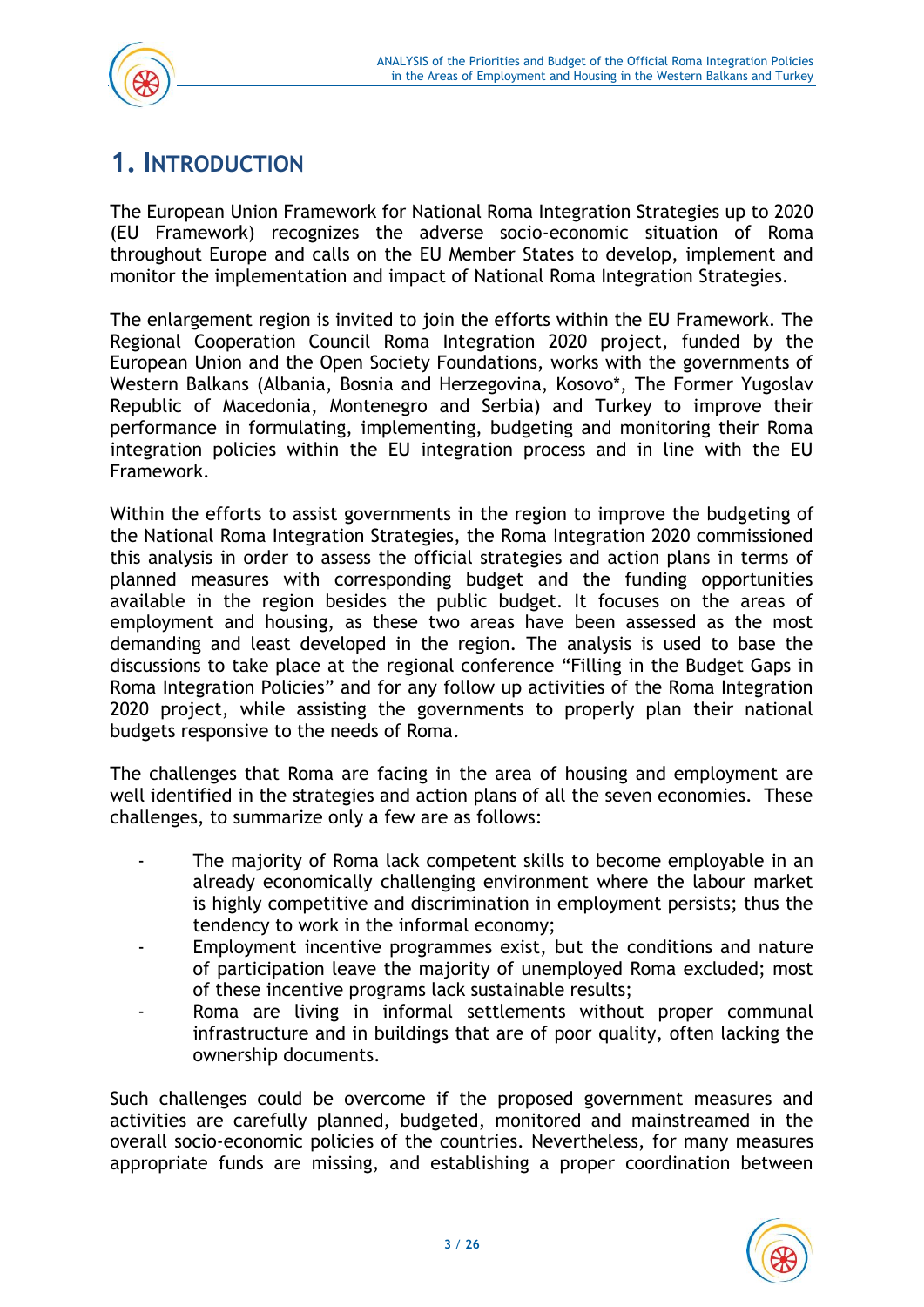



governments and donors could cut down significant long-term social expenses that the region is facing.

### <span id="page-4-0"></span>**1.1. Purpose and Objectives**

The premise of the upcoming regional conference is twofold:

- 1. **Decent living conditions** (retainable roof over the head, access to water, electricity, sanitary conditions, proper social and other infrastructure) ensure access to basic human rights, and
- 2. **Employed people** can provide for decent life of their families, including access to health and education services; and are motivated to advance themselves and their children in society.

The purpose of this document is to identify common objectives, measures and activities among the seven economies in the region for Roma integration in the areas of housing and employment. The purpose of the conference is, based upon this common platform, to initiate dialogue towards enhanced coordination and proper commitment of both governments and donors when it comes to Roma integration.

Since the governments in the enlargement region can secure only limited funding to address these two important aspects of Roma integration, the objectives of the regional conference are as follows:

- a. To identify programmes in both thematic areas common to all economies in the region that have the potential of effectively addressing the unemployment and lack of adequate housing of Roma;
- b. To solicit interest of donors who are willing to continue or commence their support to the implementation of such programmes;
- c. To initiate operational and coordination mechanism of governments and donors to work in cohesion towards the implementation of tangible targets in the next three years.

It is important to keep the regional dimension of the donor programming for a number of reasons, the most important of which are the balanced integration of Roma throughout the region, the peer support among economies to work on a multi-dimensional issue, the regional perspective of EU integration, and the potential for setting of planning and budgeting standards with better alignment to available funding.

### <span id="page-4-1"></span>**1.2. Methodology and Approach**

This analysis is based upon the following documents:

The Roma integration action plans and/or strategies of the seven economies in the region (Albania, Bosnia and Herzegovina, Kosovo\*, The Former Yugoslav Republic of Macedonia, Montenegro, Serbia and Turkey) that also participate in the Roma Integration 2020 project; and

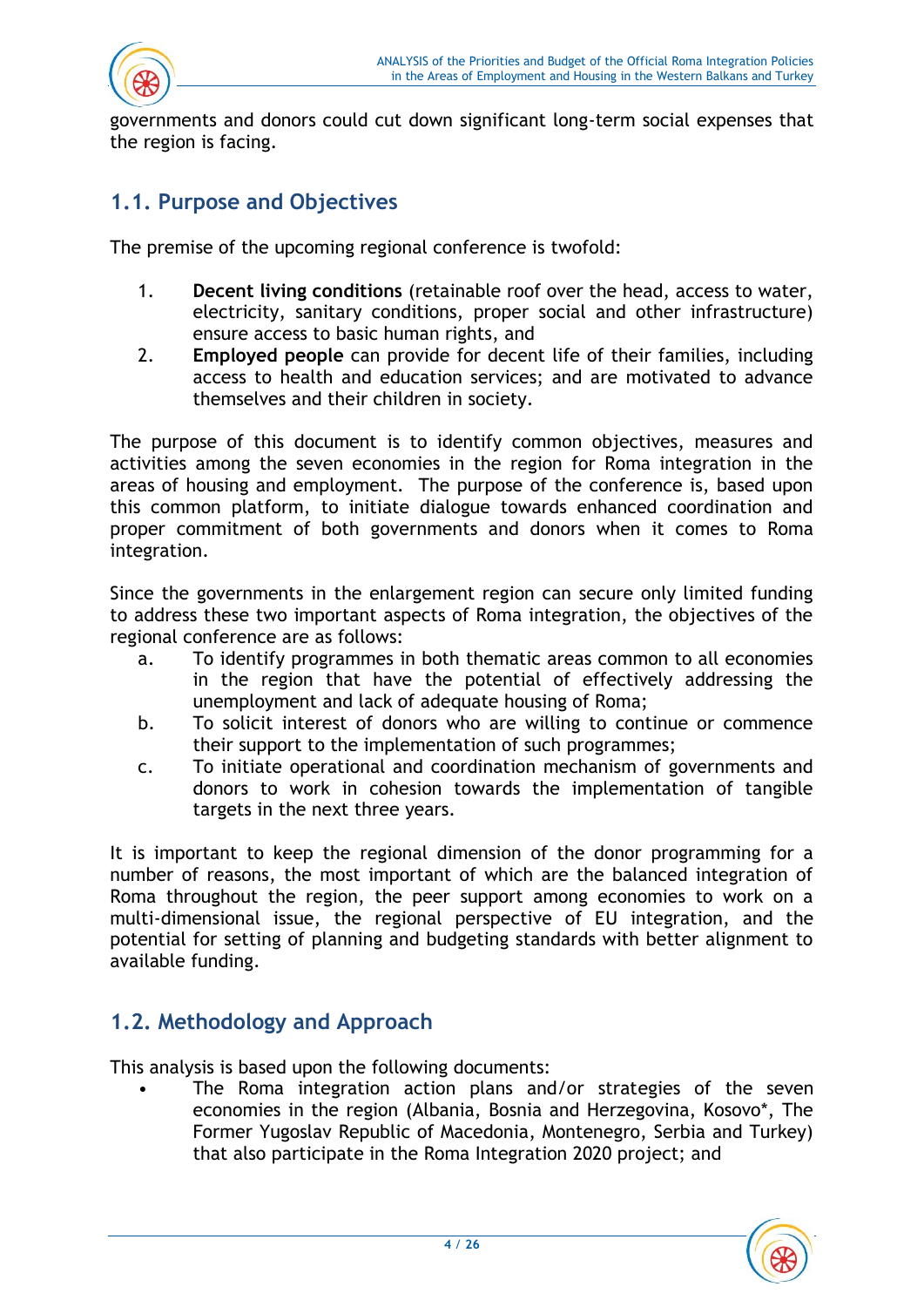

Data collected on donor activities in the fields of housing and employment for Roma.

The consultant firstly examined each action plan and extracted all objectives and measures and/or activities related to Roma housing and employment from the individual action plans (Annex 1) to assess the following:

- the challenges each economy is facing in housing and employment of Roma,
- the objectives, measures and activities set forth by each economy to address the challenges, and
- the proximity of the proposed objectives and activities among the economies.

This analysis provides short description of each action plan with the observations of the consultant regarding the feasibility and attainability of objectives, and remarks regarding the potential advantages and constraints that derive from the formulation of any given objective and activity.

The analysis further provides matching the donor experiences in housing and employment for Roma for each of the economies' actions, which is based on the collected donor activity data. The EU funding provided mainly through IPA, but also other EU programmes, is not in the focus of the analysis, as an evaluation of the funding for Roma integration in the region has been completed and is available online.<sup>2</sup> Furthermore, the IPA is programmed in close cooperation with governments, taking into consideration the Roma integration priorities, and is to a large extent implemented by responsible government institutions. This serves the aim of this analysis for better coordination on the financing of Roma integration policies, which is more relevant for bilateral donors and development banks.

The private funding and philanthropy is also out of the scope of the analysis because of the lack of relevant data and the wideness of the scope.

Finally, the analysis provides an overview of the objectives and actions that are common to all the participating economies.

 $\overline{\phantom{a}}$ <sup>2</sup> Allen, R. O'Connor, S. Petanovic, M. and Bitu, N. (2015). Thematic Evaluation on IPA Support to Roma Communities, available at[: http://publications.europa.eu/resource/cellar/1cd8ac96-e047-11e5-8fea-01aa75ed71a1.0002.01/DOC\\_1](http://publications.europa.eu/resource/cellar/1cd8ac96-e047-11e5-8fea-01aa75ed71a1.0002.01/DOC_1)

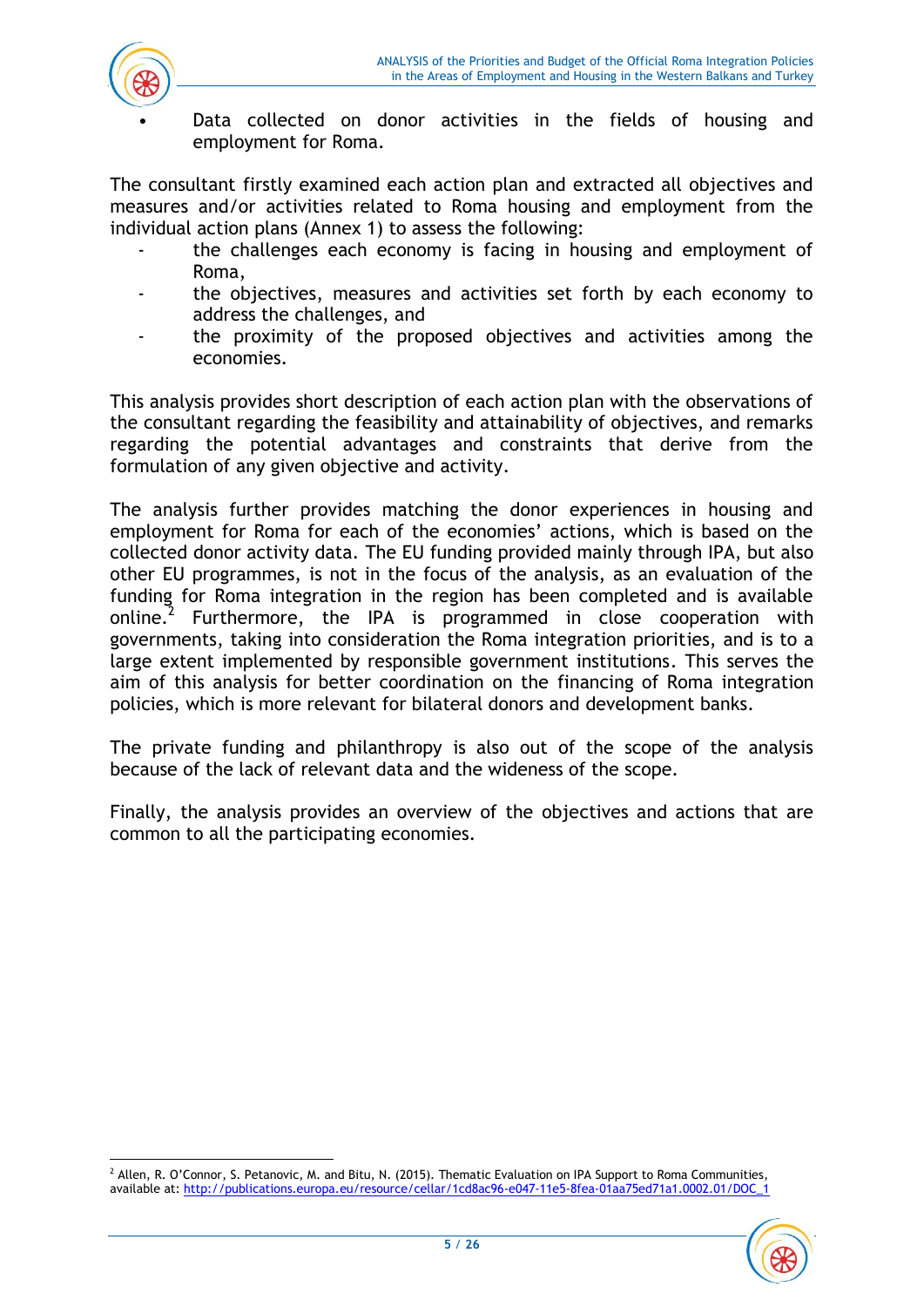

# <span id="page-6-0"></span>**2. ANALYSIS OF OBJECTIVES AND MEASURES IN INDIVIDUAL ACTION PLANS AND STRATEGIES**

# <span id="page-6-1"></span>**2.1. Albania**

Albania developed the "National Action Plan for integration of Roma and Egyptians (2016-2020)" under the leadership of the Ministry of Social Welfare and Youth. The document is endorsed by a Decision of the Council of Ministers.

The document treats employment under the *Employment and Vocational Educational Training (VET)* policy area and housing under the *Housing and urban integration* policy area.

The objectives related to employment are focused on *vocational educational training programmes (VET) and promotion of self-employment and social entrepreneurship*.

The housing related objectives indicate that the focus in Albania is on the *housing legalization process* (specific measures: mapping illegal settlements, urbanization of Roma communities, free legal aid to Roma for matters related to housing) and *direct and indirect housing programmes* (specific measures: subsidizing social housing rent, improving the infrastructure, housing reconstruction and construction of new units).

#### **RECOMMENDATIONS:**

There are no objectives or activities designed to support first employment, employment in a company and/or in public institutions. It is suggested to remain open to other mechanisms such as:

- social entrepreneurship promotion and support;
- subsidized employment in the private sector;
- employment in the public sector through affirmative measures;
- prevention and protection from discrimination in employment.

These employment measures should be implemented as programmes that combine tangible opportunities for employment with supporting activities, such as vocational education and protection from discrimination at the work place. The implementation of such programmes would require additional funding and systemic preparation.

The housing objective should be amended with optional accommodation in the event that informal settlements cannot be legalized. Specifically, social housing or private housing should be made available before the illegal settlements are dismantled. The housing objective will require additional funding for adequate implementation and monitoring, including follow up on the decency and

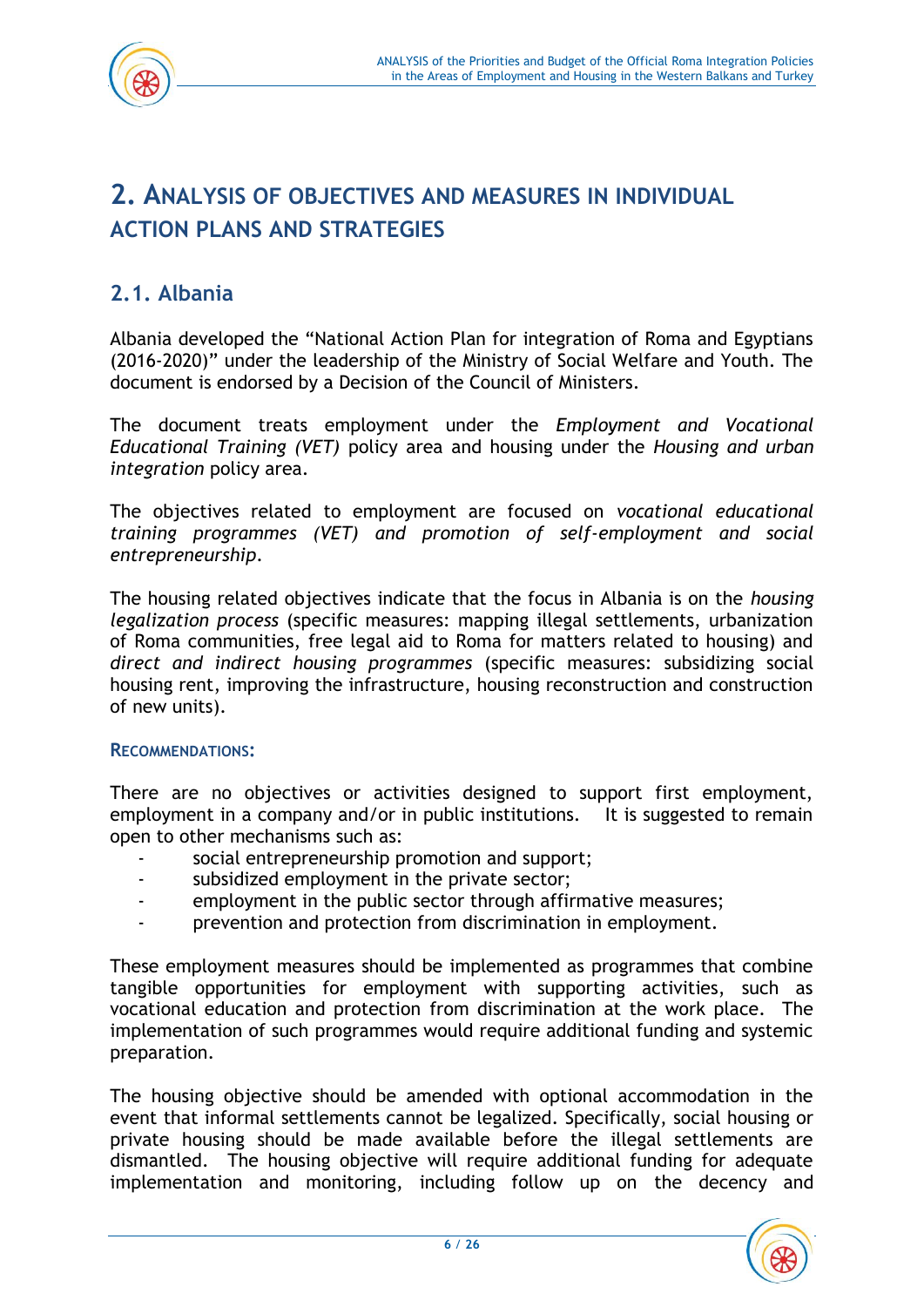

sustainability (security of tenure) of the living conditions for Roma in the newly constructed buildings and infrastructure.

The donors that are present in Albania are listed in the table below, with indication of projects that support Roma integration.

| <b>Donor</b>            | Roma related projects            |
|-------------------------|----------------------------------|
| <b>ADA</b>              | N/A                              |
| <b>NORAD</b>            | Yes, education                   |
| Open Society Foundation | Yes, human rights                |
| <b>SIDA</b>             | Yes, entrepreneurial efforts     |
| <b>SDC</b>              | Yes, employability and education |
| <b>USAID</b>            | N/A                              |
| <b>WBG</b>              | N/A                              |

#### Table 1: Active donors and Roma related projects

# <span id="page-7-0"></span>**2.2. Bosnia and Herzegovina**

Bosnia and Herzegovina has a strategic platform for Roma integration endorsed by the Council of Ministers in 2005 and valid until the completion of the integration of Roma and fulfilment of all objectives. Action plans are prepared for the period of 3 to 4 years. The most recent one is for the period 2017-2020, and has two objectives relevant for the integration of Roma in employment and housing: *Improvement of employability and employment of Roma* and *Improvement of living conditions for Roma*.

The employment related objectives focus clearly on *VET programmes* and *direct incentives for employment, self-employment, social entrepreneurship and public works*. These measures are planned as mainstream active measures for employment, with specific budget allocations for the benefit of Roma. The condition for participation is the registration of the unemployed Roma at the employment offices, which limits the possibility for a number of Roma to participate. There are efforts to increase the registration of unemployed persons through informative campaigns. Furthermore, a plan to engage Roma mediators at the employment offices to work on registration of unemployed, their inclusion in the mainstream employment programmes and monitoring the sustainability of the measures exists.

The housing related objectives encompass activities that, if implemented, will ensure decent living conditions of Roma and their full integration in local communities. The housing objective includes: *mapping of illegal settlements, planned relocation of Roma families, legalization of decent housing units,*  implementation of infrastructure projects in Roma communities, construction of *new houses, reconstruction of the existing housing units and construction of social housing*.

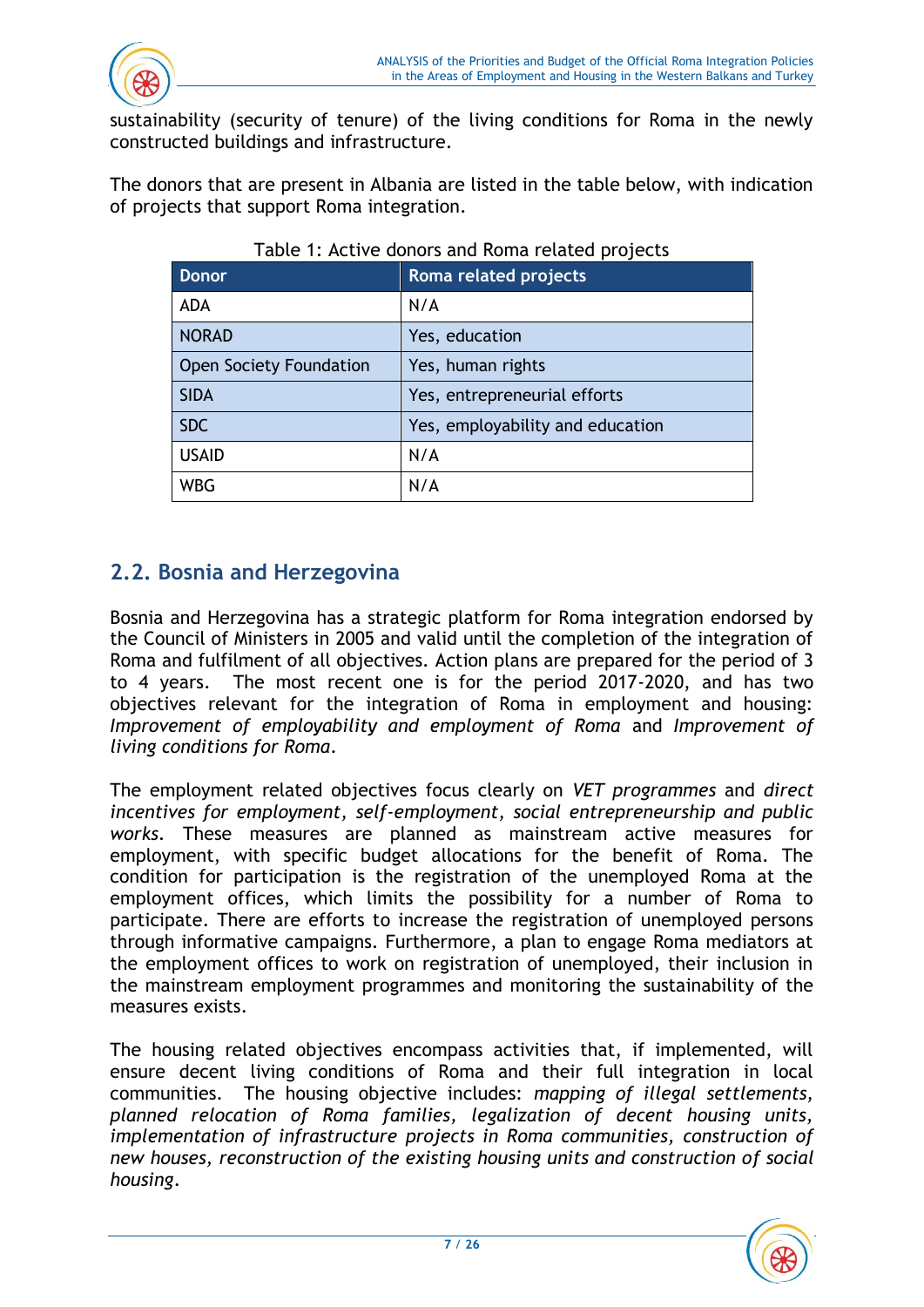

#### **RECOMMENDATIONS:**

Regarding employment programmes, it is recommended to introduce additional and specific employment measures:

- social entrepreneurship promotion and support;
- employment in the public sector;
- prevention and protection from discrimination in employment.

To ensure participation of Roma in employment measures, the conditions for registration of unemployed persons should be analysed and any obstacles for Roma to register should be removed. Actions should be taken to register unemployed Roma, including by engaging a Roma mediator at the employment offices. The subsidized government programme for employment of Roma currently does not include provisions to ensure that Roma employees remain employed even after the first year subsidy expires.

Other than these recommendations the activities are set clearly and broad enough to allow for number of interventions for integration of Roma into the labour market, without any limitations as to the sector or type of work.

The housing objective is clearly set. It requires additional funding for full implementation and monitoring of the impact, including follow up monitoring on the decency and sustainability (security of tenure) of the living conditions for Roma in the newly constructed buildings. There is also need for further improvement of the communal infrastructure.

The donors that are present in Bosnia and Herzegovina are listed in the table below, with indication of projects that support Roma integration.

| <b>Donor</b>            | Roma related projects                                                           |  |  |  |  |
|-------------------------|---------------------------------------------------------------------------------|--|--|--|--|
| <b>ADA</b>              | Yes, inclusion and rights of Roma women                                         |  |  |  |  |
| <b>NORAD</b>            | Yes, small grants programme, "Women can<br>do it", human security (trafficking) |  |  |  |  |
| Open Society Foundation | N/A                                                                             |  |  |  |  |
| <b>SIDA</b>             | Yes, housing                                                                    |  |  |  |  |
| <b>SDC</b>              | Yes, education                                                                  |  |  |  |  |
| <b>USAID</b>            | USAID's Marginalized<br><b>Populations</b><br>Yes,<br>Support Project           |  |  |  |  |
| <b>WBG</b>              | N/A                                                                             |  |  |  |  |

Table 2: Active donors and Roma related projects

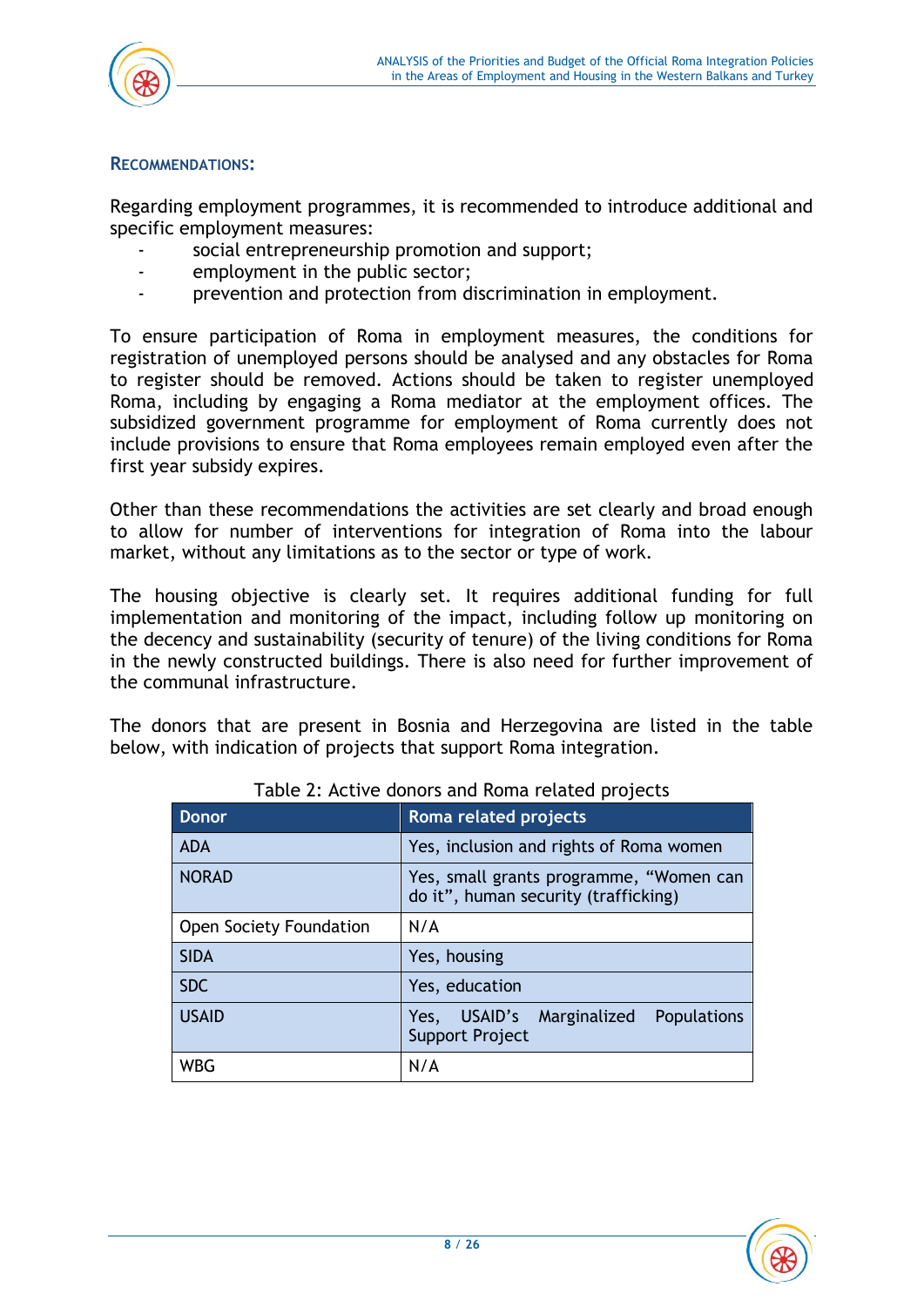

# <span id="page-9-0"></span>**2.3. Kosovo\***

The Strategy for Inclusion of Roma and Ashkali communities in the Kosovo\* society (2017-2021) is a government document that sets priorities for Roma integration. These priorities are defined based upon two key challenges in the areas of employment and housing:

- 1. Informal and temporary nature of Roma employment, which reduces the chances of Roma for sustainable income and decent living;
- 2. Lack of registration of Roma housing needs, which prevent the government to set priorities within its limited budget for housing.

The two objectives that are set to resolve the above mentioned challenges are focusing on provision of *indirect support to employment measures* and *adequate and sustainable housing* for Roma and Ashkali communities.

There are no direct employment measures set forth in the Action plan, such as *incentives, grant schemes, entrepreneurship schemes* and similar mechanisms. The only measures that can be considered as direct employment measures are *improved employment in public institutions and companies* and *vocational trainings.*

Some measures are similar to other economies in the region, especially in the area of housing, where the key activities remain: *assessing the housing needs, informal settlements and related legislation, reconstruction of housing units, and construction of new units*.

#### **RECOMMENDATIONS:**

As the strategy is lacking measures directly resulting in employment of Roma, the key recommendation is to introduce such measures, as well as other measures supporting employment, including:

- social entrepreneurship promotion and support;
- subsidized employment in the private sector;
- employment in the public sector;
- prevention and protection from discrimination in employment.

It is recommended to focus on the construction of new private housing and apartment units for Roma, in phases, and simultaneously develop a database of housing needs at the local level governments.

The donors that are present in Kosovo\* are listed in the table below, with indication of projects that support Roma integration.

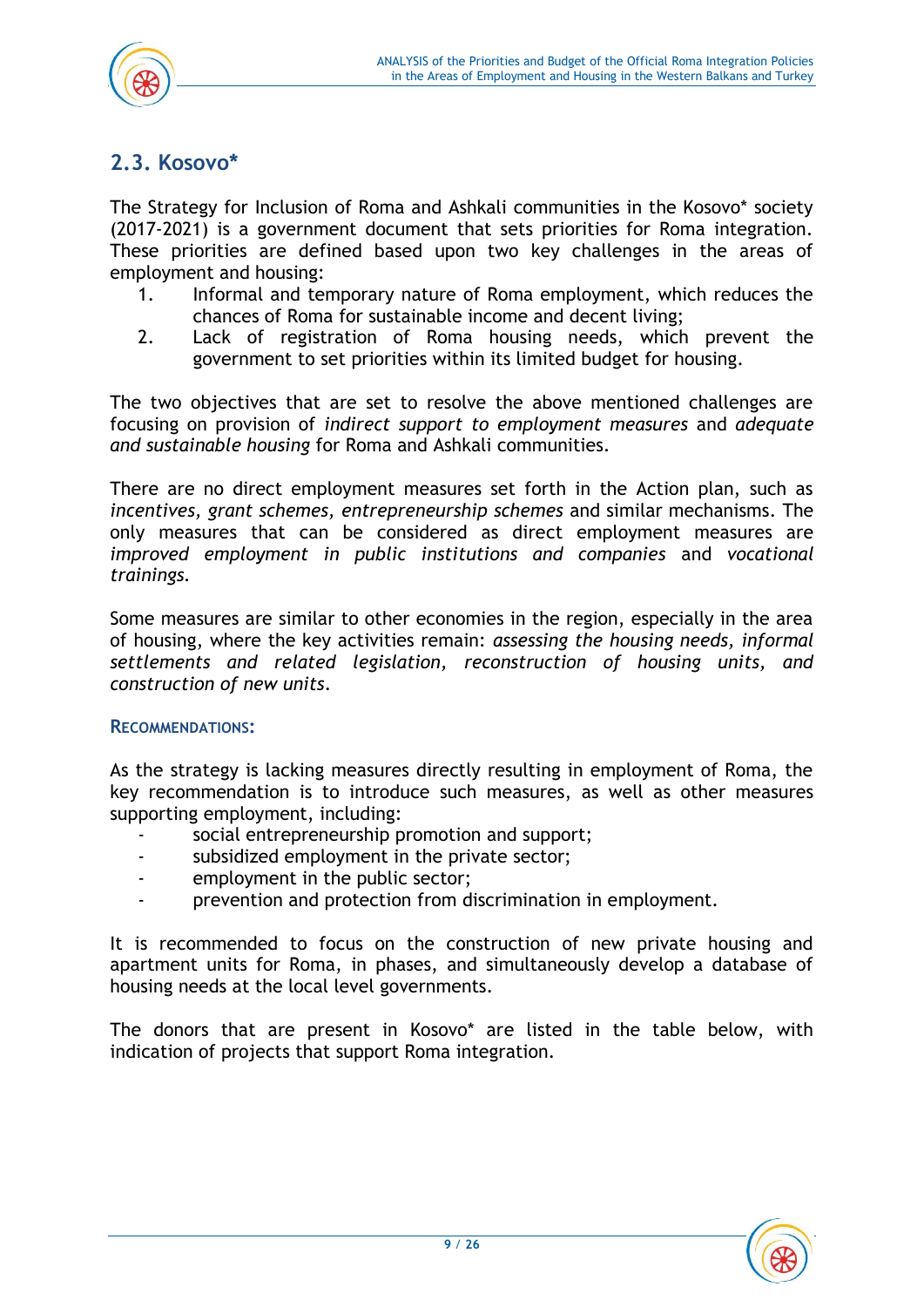| <b>Donor</b>                   | Roma related projects                                                                                                                                 |
|--------------------------------|-------------------------------------------------------------------------------------------------------------------------------------------------------|
| <b>ADA</b>                     | N/A                                                                                                                                                   |
| <b>NORAD</b>                   | Yes, Women can do it project                                                                                                                          |
| <b>Open Society Foundation</b> | Yes, human rights                                                                                                                                     |
| <b>SIDA</b>                    | Yes, employment, housing, humans rights<br>and education projects                                                                                     |
| <b>SDC</b>                     | Yes, Social inclusion and improvement of<br>living conditions for Roma, Ashkali and<br>Egyptians and other vulnerable groups in<br>Kosovo (2017-2019) |
| <b>USAID</b>                   | Yes, education                                                                                                                                        |
| <b>WBG</b>                     | Yes, Social Inclusion and Local Economic<br>Development Project                                                                                       |

#### Table 3: Active donors and Roma related projects

# <span id="page-10-0"></span>**2.4. The Former Yugoslav Republic of Macedonia**

The Ministry of Labour and Social Policy, in cooperation with the National Coordinator of the Decade developed the Strategy for Roma (2014-2020). The Strategy addresses challenges in all priority areas for Roma integration, while specifically for employment and employability it states, to mention only a few: lack of information on active measures to reduce unemployment, low motivation among Roma for starting own business, insufficient registration of Roma (with accent to Roma women) at the Employment offices, discrimination, low level of education. With regards to housing, illegal settlements and illegally constructed buildings, basic infrastructure conditions, lack of property related documentation, are just some of the challenges that Roma are facing. These challenges apply to other economies in the region, noticed from the similarities set in the main objectives of the Strategies.

The objectives in the areas of employment and housing are:

- *To increase the number of Roma registered in the National Employment Agency, as well as those involved in the active measures for employment from about 10% in 2013 to at least 50% by the end of 2020,*
- *To increase the employability of the Roma community through the creation and implementation of incentive policies and programmes by the end of 2020,*
- *To legalize 70% of the settlements inhabited by Roma population by 2017, where opportunity is presented,*
- *To build up to 50% of the communal infrastructure in the settlements, predominantly inhabited by the Roma population, where possible, by 2020*.

These objectives were adopted in 2014 and since then the targets may have changed, but the common measures remain:

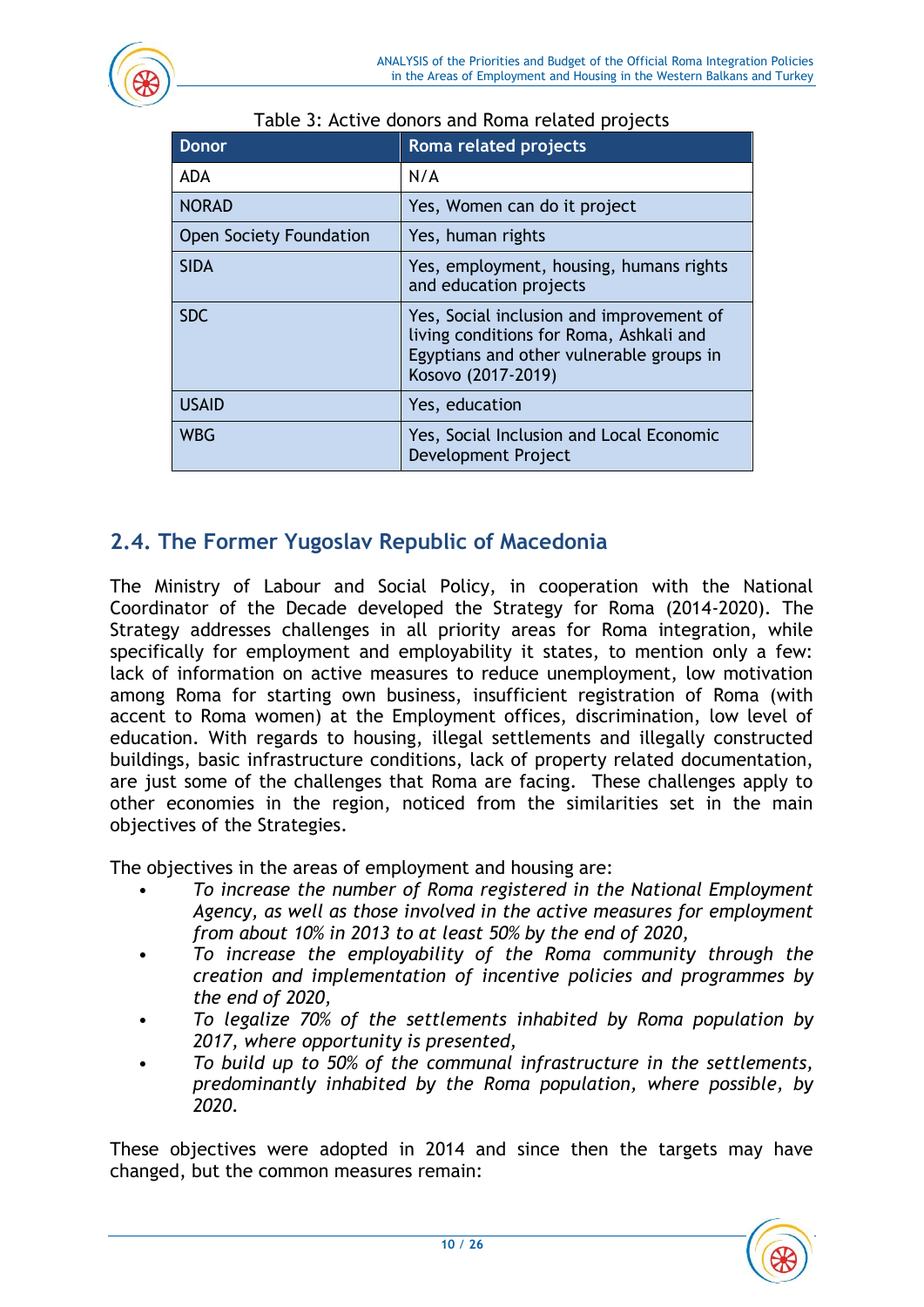

- registration of unemployed, in particular Romani women,
- creation and implementation of active incentive policies aiming at increased employability and employment of Roma,
- legalization of settlements and houses,
- relocation and provision of alternative housing and
- construction of communal infrastructure.

#### **RECOMMENDATIONS:**

It is recommended to design specific housing and employment programmes for Roma adequate to each municipal context, with registration of needs and implementation of active measures. The funding may need to be increased and allocated for such specific projects. The same programme approach and types of interventions in both priority areas are recommended:

- 1. Active employment measures (subsidized employment, social entrepreneurship, public employment) with support advisory and training services;
- 2. Housing and infrastructure construction responding to the specific needs in the local context.

| <b>Donor</b>                   | Roma related projects                                                                         |
|--------------------------------|-----------------------------------------------------------------------------------------------|
| <b>ADA</b>                     | N/A                                                                                           |
| <b>NORAD</b>                   | Yes, human security (trafficking, three<br>projects), women can do, disparity in<br>education |
| <b>Open Society Foundation</b> |                                                                                               |
| <b>SIDA</b>                    | Yes, human rights, Secretariat for Roma                                                       |
| <b>SDC</b>                     | Yes, "Increasing Market Employability in<br>Macedonia"                                        |
| <b>USAID</b>                   | Yes, Roma education project                                                                   |
| WBG                            | N/A                                                                                           |

#### Table 4: Active donors and Roma related projects

## <span id="page-11-0"></span>**2.5. Montenegro**

Montenegro adopted the Strategy for Social Inclusion of Roma and Egyptians 2016- 2020, and prepares annual action plans. In the area of employment, Montenegro planned 4 objectives that encompass measures such as: *self-employment programmes, employment of interns in public and private organizations (immediately after high school or university), incentives to employers, vocational training programmes* and other measures. All these measures require significant funding and time to be implemented. The latest action plan for 2017 has two objectives in the housing policy area: *improvement of living conditions for Roma and Egyptians and Creation of conditions for closing down collective centres through construction of sustainable and decent housing*. In 2017 the Government

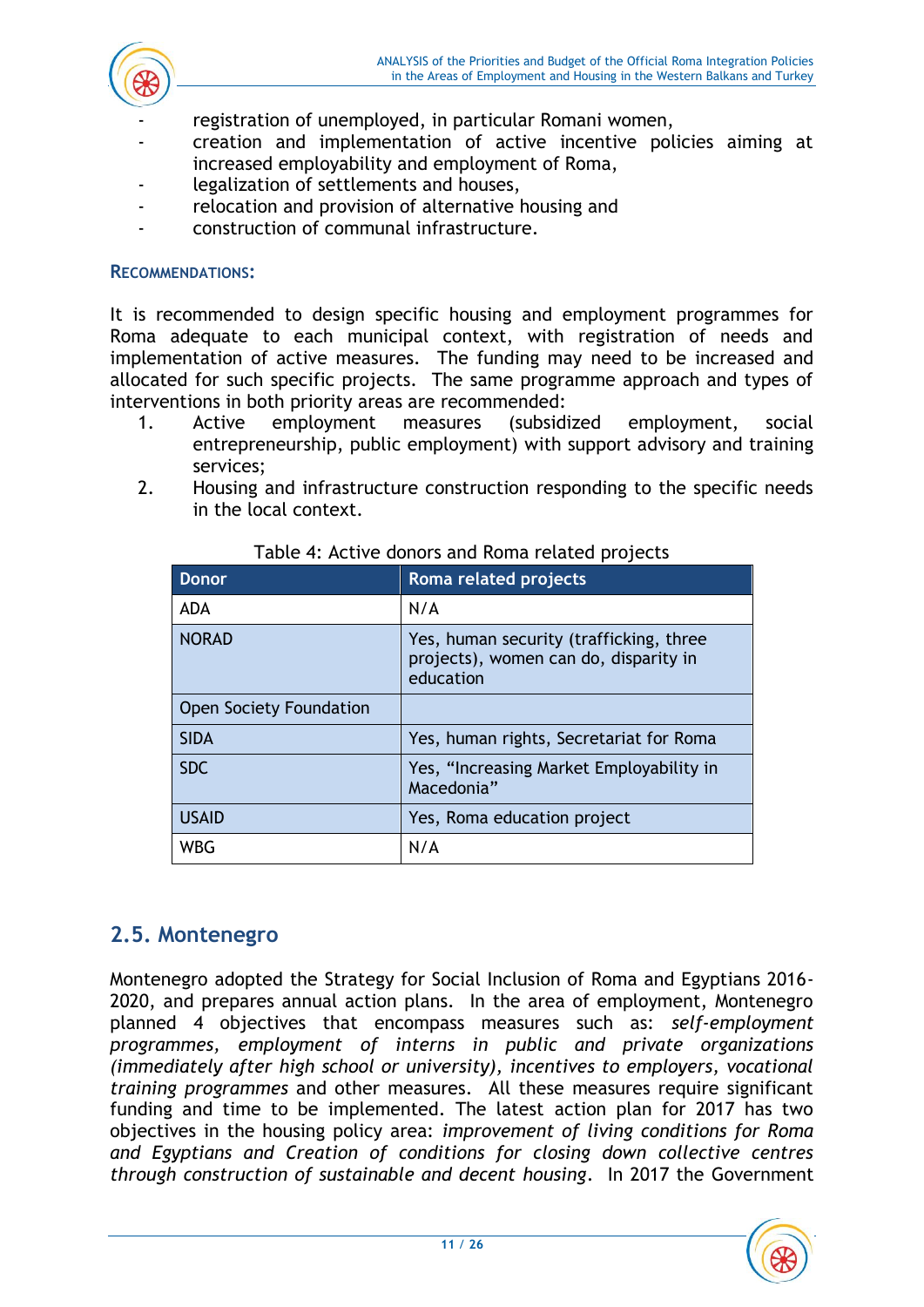

planned 11.7 million EUR for construction of social housing, all from donor funds. The challenges that Montenegro faces are the same as for the other economies in the region.

#### **RECOMMENDATIONS:**

Similarly as across the region, stronger measures for direct employment of Roma, taking into account their specific vulnerable situation in this area (lack of qualifications, knowledge, discrimination, etc.) should be developed.

In the area of housing, mapping the housing needs and risks should be a priority, followed by concrete measures for providing decent and sustainable housing.

If one observes secondary data sources, besides EU funding, there are no donors active in housing and employment for Roma in Montenegro.

| <b>Donor</b>            | <b>Roma</b> related projects                                         |
|-------------------------|----------------------------------------------------------------------|
| <b>ADA</b>              | Yes, "Inclusion and rights of Roma women<br>in South-Eastern Europe" |
| <b>NORAD</b>            | Yes, "Women can do it", regional<br>programme                        |
| Open Society Foundation | N/A                                                                  |
| <b>SIDA</b>             | N/A                                                                  |
| <b>SDC</b>              | N/A                                                                  |
| <b>USAID</b>            | N/A                                                                  |
| <b>WBG</b>              | N/A                                                                  |

#### Table 5: Active donors and Roma related projects

## <span id="page-12-0"></span>**2.6. Serbia**

Serbia adopted the Strategy for social inclusion of Roma men and women for the period of 2016 – 2025. The Strategy defines that action plans will be prepared every two years. Hence, the most recent Action plan is prepared for the period 2017-2019.

The main characteristic of the Action plan is the need for multi-disciplinary and systemic approach in order to achieve each objective. Further to this, objectives, measures and activities are all defined in details and with logical progression.

There are six objectives in the area of employment and equal number in the area of housing. In regards to employment, the measures include: *increased level of registration, incentives for employment and self-employment, adult education, vocational education, legalization of informal employment, promotion of social entrepreneurship*, to mention only a few that are most specific. In regards to housing priority area, Serbia foresees the *legalization of buildings, (re)construction of communal infrastructure, construction of social housing units, construction of* 

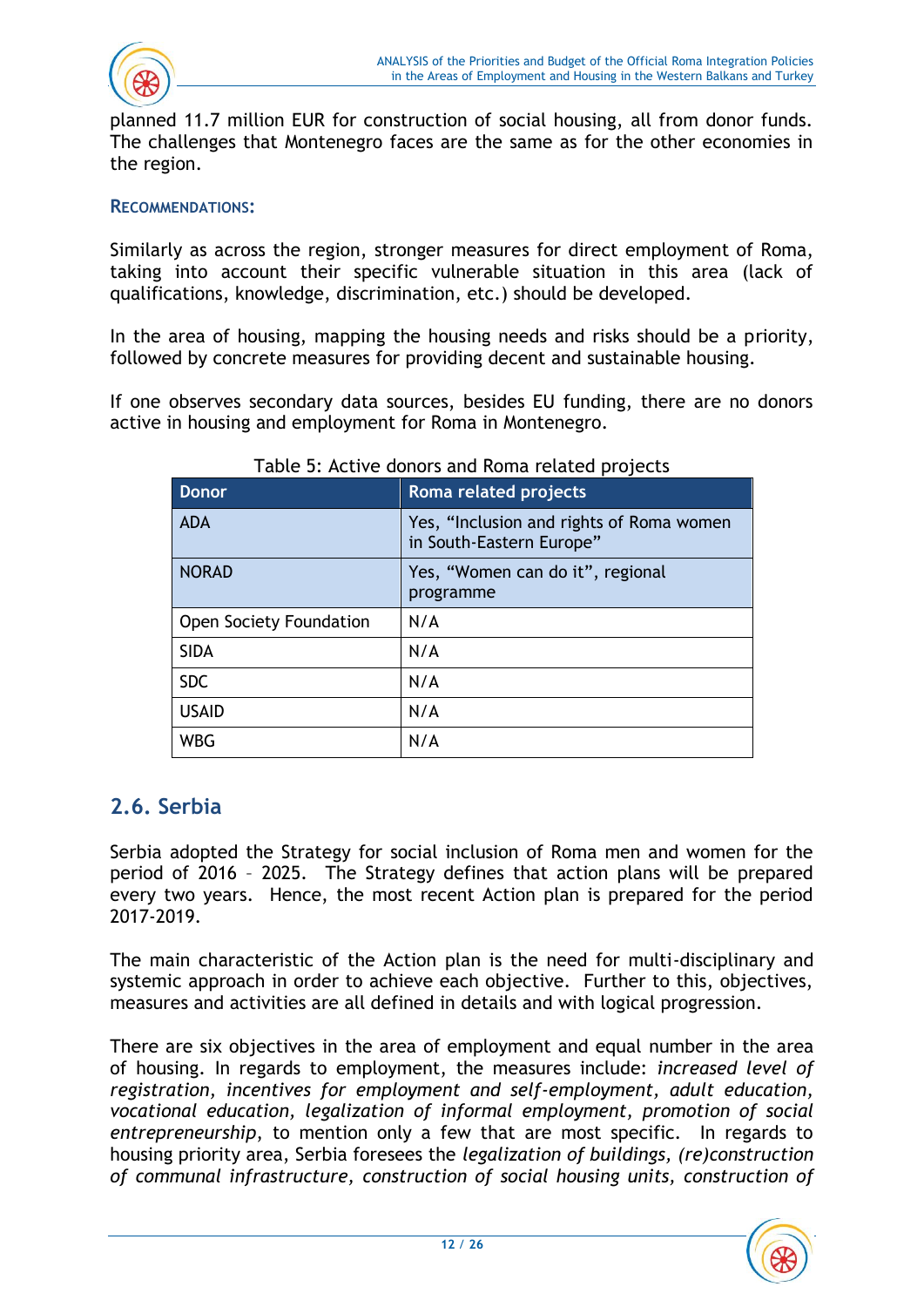

*individual houses, construction of apartments, reconstruction of individual houses and apartments, and in general improvement of the living conditions for Roma*. Throughout each objective, this action plan incorporates assistance to Roma population or working with Roma.

#### **RECOMMENDATIONS:**

The Action plan is extensive and detailed, but it will be difficult to implement all priorities and measures within the two years. It is recommended to focus on specific employment and employability measures for Roma with tangible delivery mechanisms and measurable results. Additionally, in the area of housing it is recommended to focus on the priority regarding infrastructure and construction of individual units or social housing units in the local communities with the highest percentage of Roma population.

The donor activities in Serbia are presented below.

| <b>Donor</b>            | Roma related projects                                                                                                                                   |
|-------------------------|---------------------------------------------------------------------------------------------------------------------------------------------------------|
| <b>ADA</b>              | Yes, Inclusion and rights of Roma women in<br><b>SEE</b>                                                                                                |
| <b>BMZ</b>              | Yes, Sector specific (recycling) partly<br>includes Roma, regional project to support<br>Centres for Social works for working with<br>vulnerable groups |
| <b>NORAD</b>            | N/A                                                                                                                                                     |
| Open Society Foundation | N/A                                                                                                                                                     |
| <b>SIDA</b>             | Yes, Employment, housing, humans rights<br>and education projects                                                                                       |
| <b>SDC</b>              | Yes, Improved housing, living and income<br>of Roma opened since 2013 until December<br>31, 2017 (value 3.9 mil. EUR).                                  |
| <b>USAID</b>            | Yes, Roma integration activities, various                                                                                                               |
| WBG                     | N/A                                                                                                                                                     |

#### Table 6: Active donors and Roma related projects

# <span id="page-13-0"></span>**2.7. Turkey**

The Ministry of Family and Social Policy of Turkey adopted the Strategy for Roma 2016-2021, with the first phase action plan for 2016-2018. The action plan gives one objective for each priority area:

- 1. Employment: Facilitating Roma people's *access to the labour market and increasing their employment on qualified and secure jobs*.
- 2. Housing: Providing Roma people's *access to sufficient housing opportunities in disadvantaged areas and facilitating housing opportunities proper for*

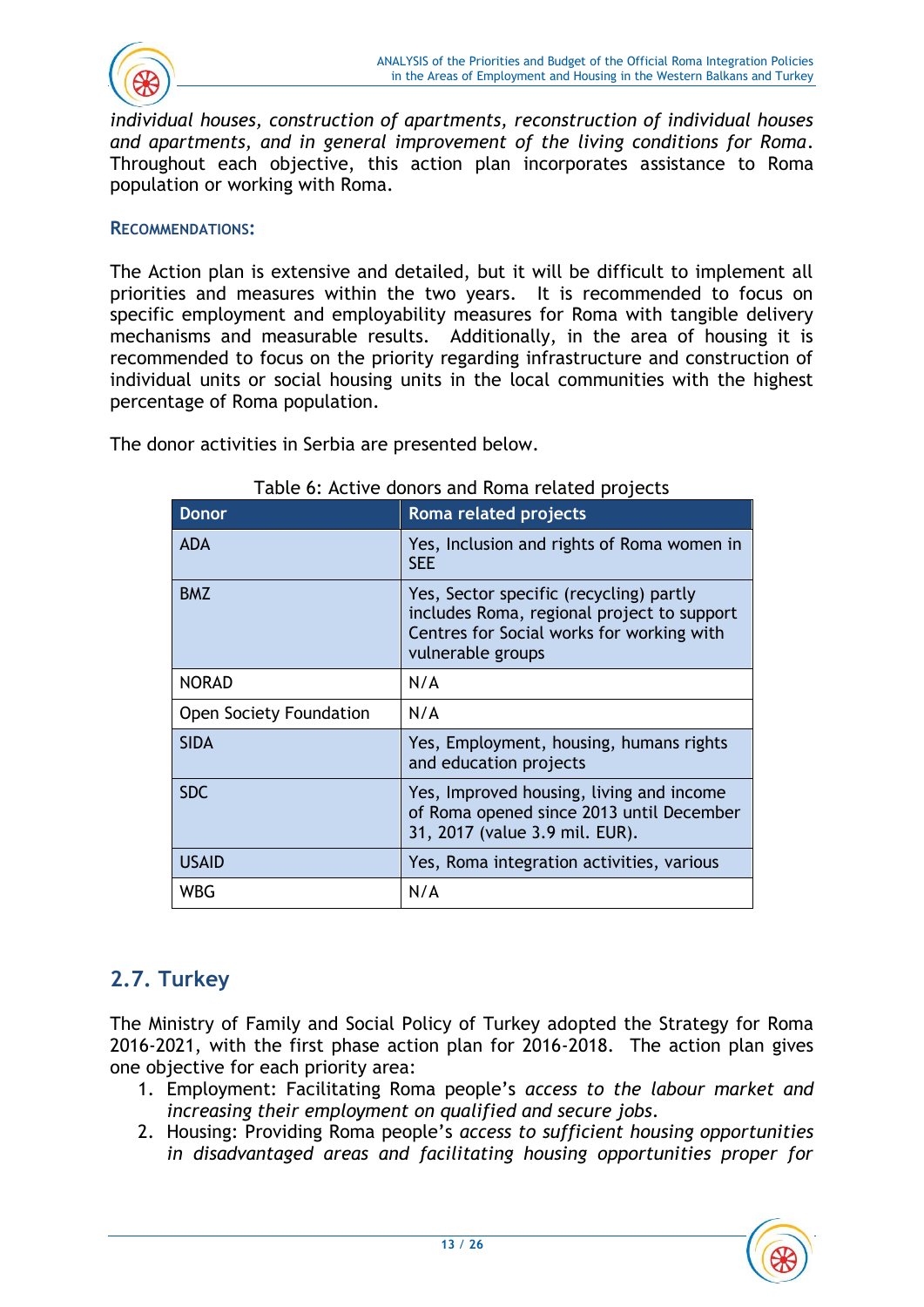

*their demands and social lives by accounting a healthy and livable physical environment, necessary infrastructure and transportation.*

Clearly, the focus of Turkey is on decent living conditions for Roma and decent employment. Turkey finances the implementation of activities aiming to integrate Roma with technical assistance to the Ministry funded by the EU. During the first phase of the implementation of the strategy Turkey focuses on the assessment of the situation. It is expected that this exercise shall be followed with concrete actions towards the achievement of the set aims.

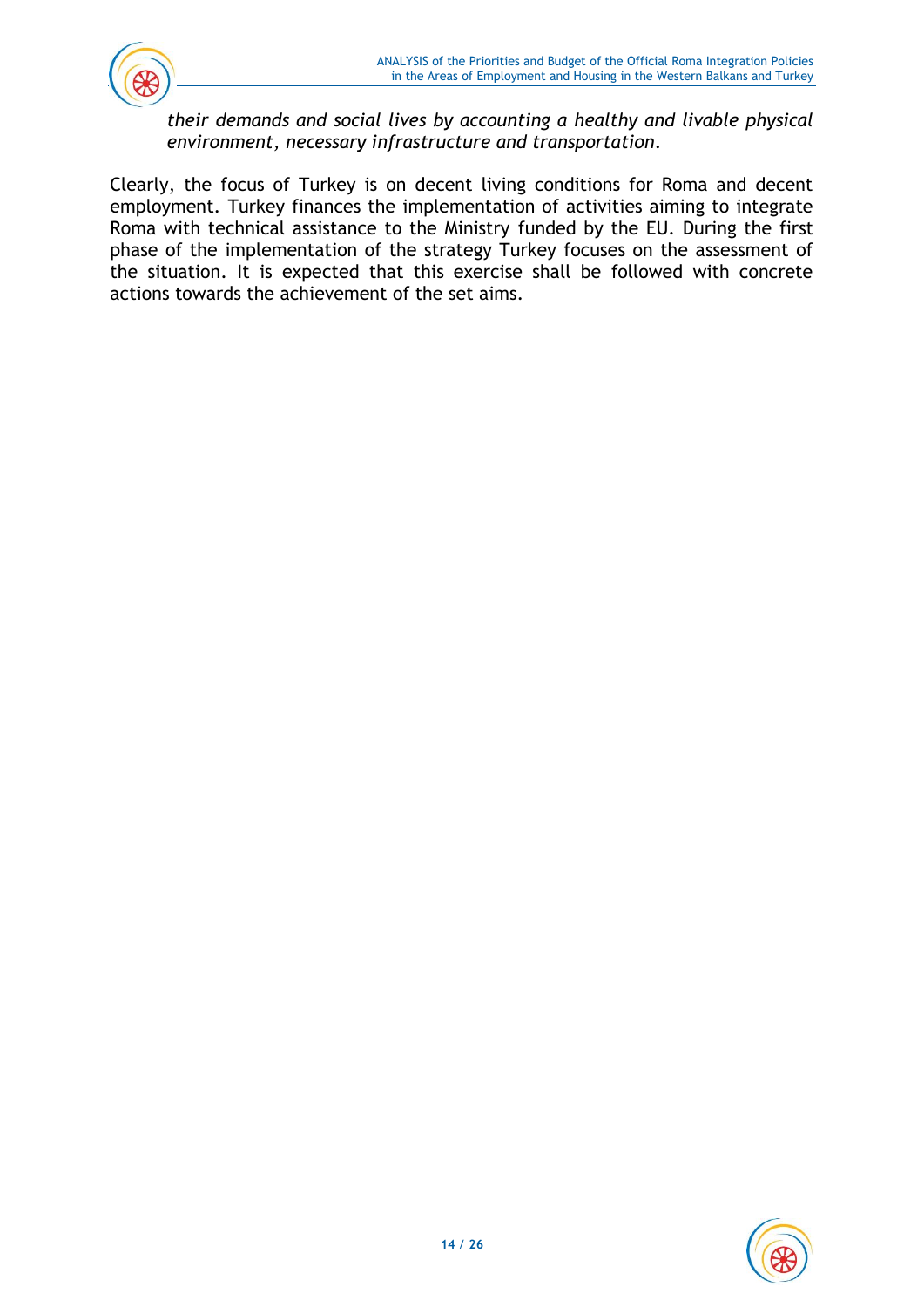

# <span id="page-15-0"></span>**3. RECOMMENDATIONS - WAY FORWARD**

Based upon the analysis of the strategies and action plans for Roma integration of each economy in the region, it is recommended to develop four programmes, as follows:

Housing:

- 1. Improved living conditions through:
	- 1.1.Construction of communal infrastructure (water, electricity preferably from renewable sources, sewage, heating, public transport, social infrastructure, etc.) in the settlements and, as appropriate, the dwellings;
	- 1.2.Urbanization, legalization and ensuring ownership status for existing housing units where feasible; where necessary linking recently legalized houses with ongoing programmes for upgrading housing conditions;
- 2. Construction and reconstruction of housing units
	- 2.1.Where feasible reconstruction and upgrading of dwellings to the level of recognized standards for decent housing;
	- 2.2.Construction of private housing units, both apartments and houses, for Roma who live in housing units and/or settlements that must be dismantled;
	- 2.3.Construction and/or making available decent social housing units for those Roma whose housing status cannot be solved otherwise.

Employment:

- 3. Employability
	- 3.1.Adult education through special programmes that ensure certified and functional literacy for Roma;
	- 3.2.Vocational training programmes for professions in high demand in the labour market (carpenters, plumbers, welders, technicians in different processing industries)
	- 3.3.Internship programmes for students and young Roma graduates
	- 3.4.Soft employability services, such as information and advice on labour and unemployment rights, active job seeking, individual employment plans, etc.
- 4. Employment
	- 4.1.Incentive schemes that motivate potential employers to employ Roma (better conditions or higher incentives), with regular monitoring regarding the status of the employed Roma and their mentoring, counselling and support.
	- 4.2.Funding of start-ups and social enterprises with provisions for formalization of existing businesses and operational support and services.
	- 4.3.Affirmative measures for employment of Roma in public institutions and companies.
	- 4.4.Effective mechanisms for identifying, preventing and persecuting discrimination against Roma in employment.

The above recommendation summarizes the essence of all action plans in the Western Balkans and Turkey, despite different methodologies applied in developing such plans and the different position of each economy in terms of fiscal strength,

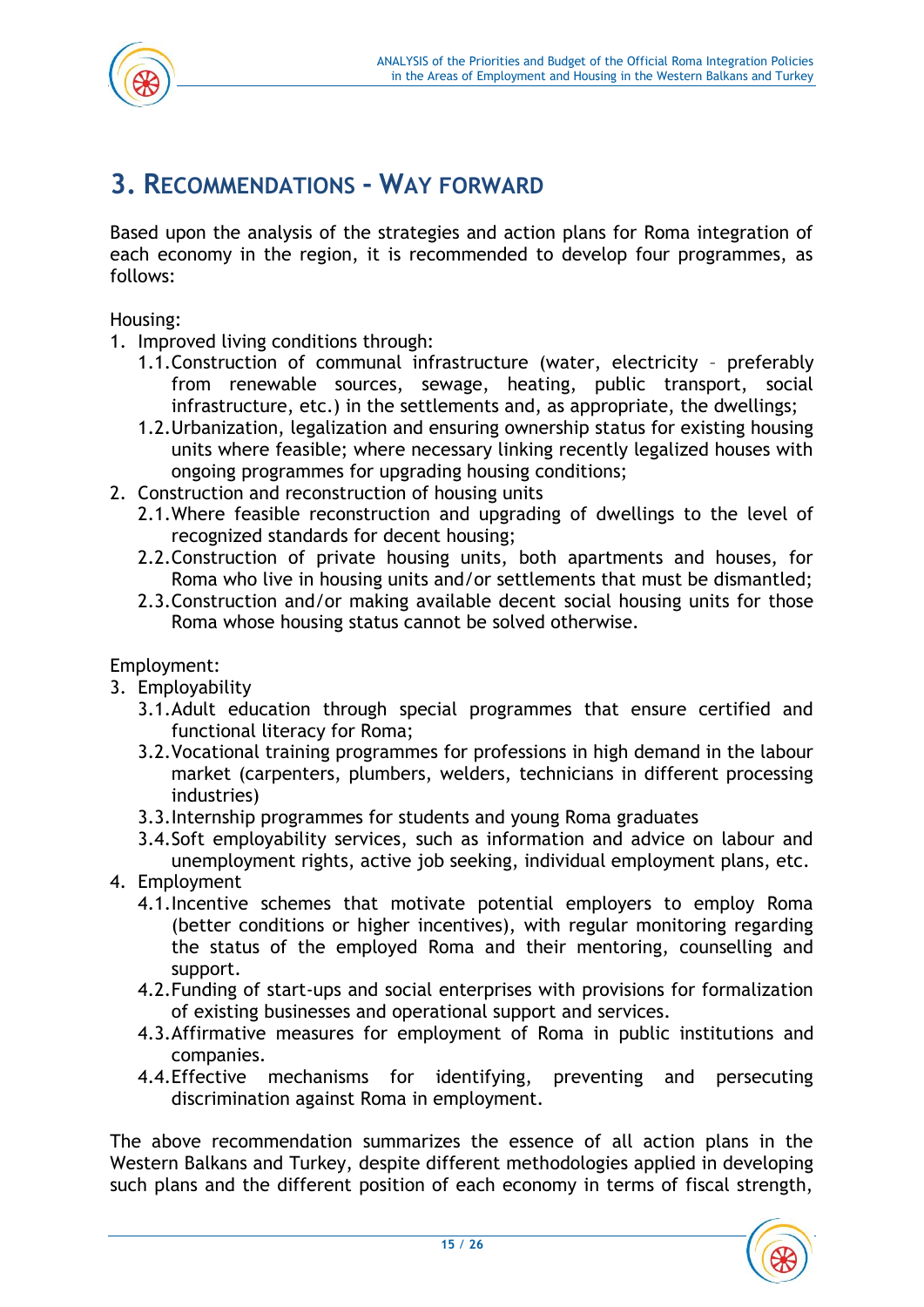

mechanisms available to address multiple challenges of Roma integration and institutional set-up. Furthermore, by addressing these two priority areas a number of crosscutting challenges, included and elaborated in strategies and action plans, will be addressed.

*Crosscutting issues* in all countries with regards to Roma integration are as follows:

- a. Lack of reliable and regularly collected data, and when existing significant variations and incomparability of the data regarding the socioeconomic (particularly employment and housing) situation of Roma;
- b. Circle of poverty due to unresolved ownership issues, lack of skills, and low competitiveness in the labour market.
- c. Specific multilayer vulnerability of Romani women.
- d. Widespread prejudice and stereotypes against Roma.

Resolving the employment and housing issues of Roma families and individuals has the potential to contribute to the integration of Roma in all other spheres of life, as well as to tackle some aspects of the cross-cutting topics. In particular, access to education and health may be significantly facilitated by improving the situation in housing and employment. Furthermore, improving the situation in housing and employment contributes to the opening of the Roma settlements to creation of much stronger socio-economic links with the rest of the society. Tangible programmes will open the possibility for Roma integration and all "soft" assistance to follow.

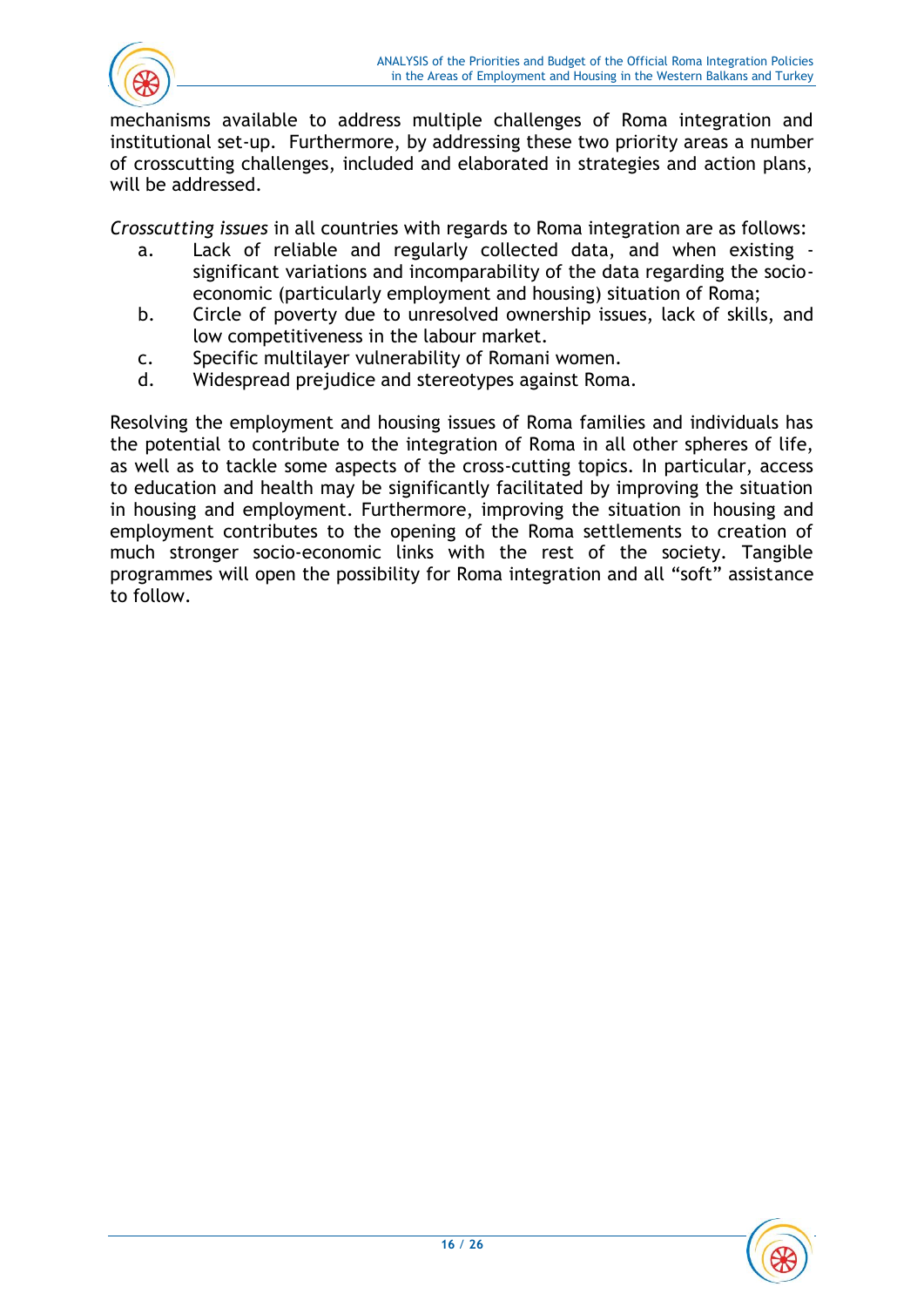

# <span id="page-17-0"></span>**4. DONOR ACTIVITIES IN ROMA INTEGRATION RELATED ASSISTANCE**

The list of donors (presented below) that actively support Roma integration through projects and direct government funding is based upon desk research and is not final, since it includes only government donors and programmes that affect Roma in the areas of housing and employment. The focus of the research was on donors that support activities related to:

- Support to employment and employability of Roma;
- Support to Roma housing;
- Presence in the region; and
- Regional dimension of projects and initiatives.

### <span id="page-17-1"></span>**4.1. European Union**

Areas of assistance: *Housing, Employment and Education* Geographic coverage: *Western Balkans and Turkey*

The European Union supported Roma Integration through the IPA I instrument with the total funding in the amount of 150 million EUR from 2007-2013 for Roma Integration across 8 countries in the region, including Croatia, now a member State. The IPA II instrument is still under negotiations, but it aims to provide significant support to Roma communities in all priority areas of integration.

### <span id="page-17-2"></span>**4.2. Regional Housing Programme (RHP) – Multi-donor Housing Programme**

Areas of assistance: *Housing for refugees and internally displaced persons* Geographic coverage: *Regional –Bosnia and Herzegovina, Croatia, Montenegro and Serbia*

The purpose of the Regional Housing Programme (RHP) is to ensure that housing units are provided to those refugees and internally displaced persons (IDPs) that are most vulnerable and most in need. This Programme includes Roma Housing needs, but data on the exact amount of funds provided for Roma housing through this programme was not available through the desk research. Of the total EUR 161 million committed for the Programme as of April 2017, EUR 121 million have been committed by the European Union represented by the European Commission (the "Commission"), i.e. 75% of the total funding. In addition, the Commission has committed a bilateral contribution of EUR 27 million to cover technical assistance for the Partner Countries and part of their operating costs, as well as the CEB's management costs. Other significant donors to this Programme are these governments: The United States of America (Bureau of Population, Refugees, and Migration) with 15.3 million EUR, Germany with 6 million EUR, Norway with 5.5

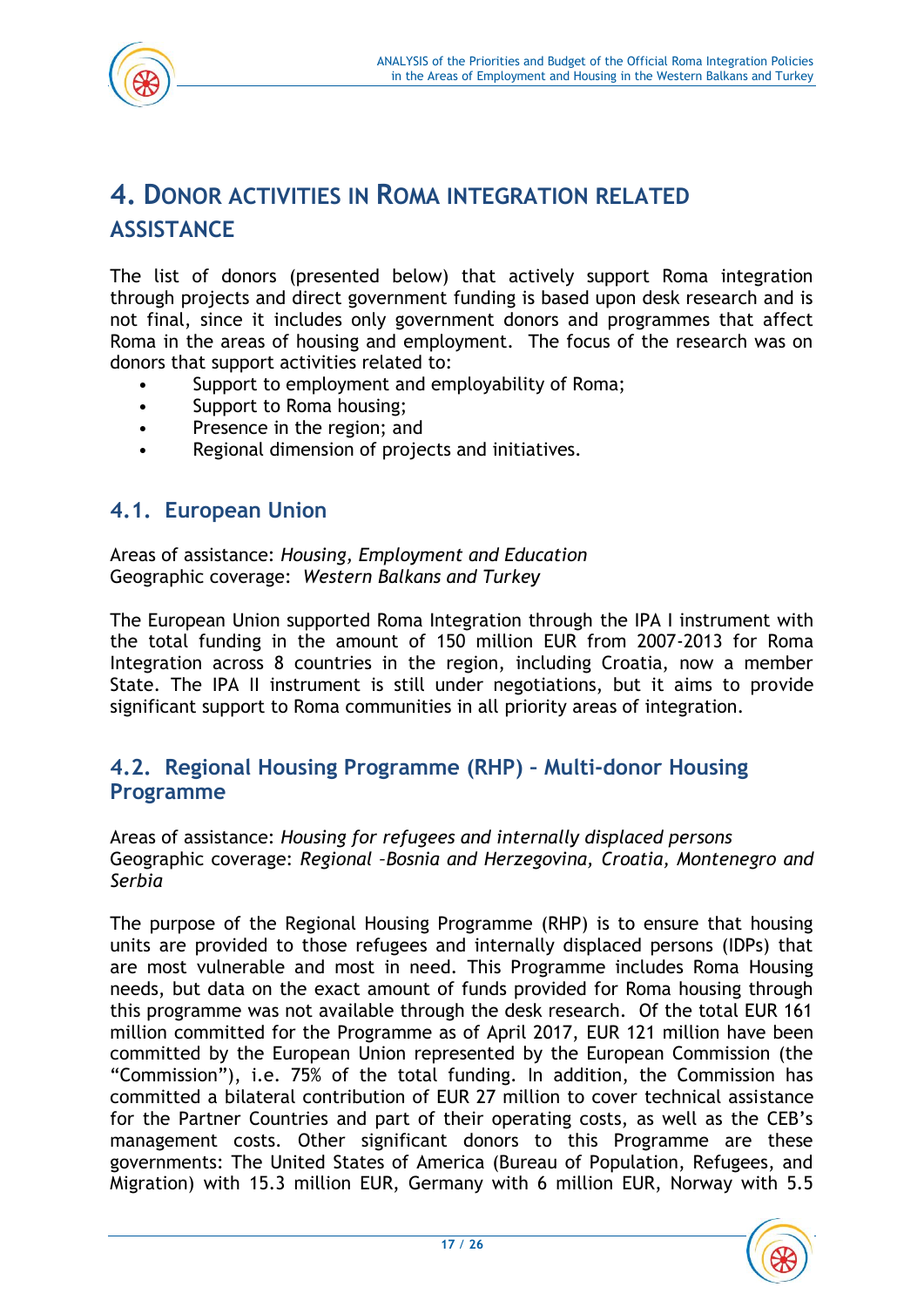

million EUR, Switzerland with 5 million EUR, Italy with 5 million EUR, Denmark with 1.3 million EUR, Turkey with 1 million EUR and Luxembourg with 0.5 million EUR.

## <span id="page-18-0"></span>**4.3. Swedish Development Cooperation (SIDA)**

Areas of assistance: *Sustainable economic development, employment, housing, health*

Geographic coverage: *bilateral in the Western Balkans and Turkey*

Swedish Development Cooperation (SIDA) works in Albania, Bosnia and Herzegovina, Kosovo\*, Serbia and Turkey, and it also encourages and supports regional cooperation and cross border cooperation between the countries in this part of Europe.

SIDA already supports minority groups' employment, housing, human rights and education projects in Serbia and Kosovo\*.

Since 2009, SIDA supports the Danish Refugee Council project in Kosovo\*, Mitrovica, with the objective to better integrate the Roma, Ashkali and Egyptian communities in society. The project is aiming to support entrepreneurial efforts of Roma.

SIDA supported housing projects for Roma in Bosnia and Herzegovina by providing 1,270,000 EUR for housing projects through Ministry of Human Rights and Refugees in the period 2008-2012, and additional 2,280,000 EUR for Roma housing through Caritas, Lutheran World Foundation and "Leda" Association for Development from 2008-2010.

## <span id="page-18-1"></span>**4.4. Swiss Development Cooperation (SDC)**

Areas of assistance: *Employment and Housing* Geographic coverage: *Bilateral, Western Balkans*

Swiss Development Cooperation (SDC) has been involved in a number of projects throughout in Western Balkans working in the areas of housing in Serbia, employability in Albania and Former Yugoslav Republic of Macedonia (vocational training, mentoring programs) and education of Roma (Albania, Bosnia and Herzegovina, Serbia).

List of Roma integration relevant projects that SDC implements:

- Swiss embassy in Skopje, SDC Former Yugoslav Republic of Macedonia Project: "Increasing Market Employability in Former Yugoslav Republic of Macedonia". The project includes mentoring program that was introduced to allow Roma to get the help they need to find a job. This project commenced in 2013 and will be open until 2019 (overall project value 6.55 mil EUR).
- Swiss embassy in Tirana, Albania, Vocational training and education project open since 2014 until 2018 (value 2.6 mil. EUR).

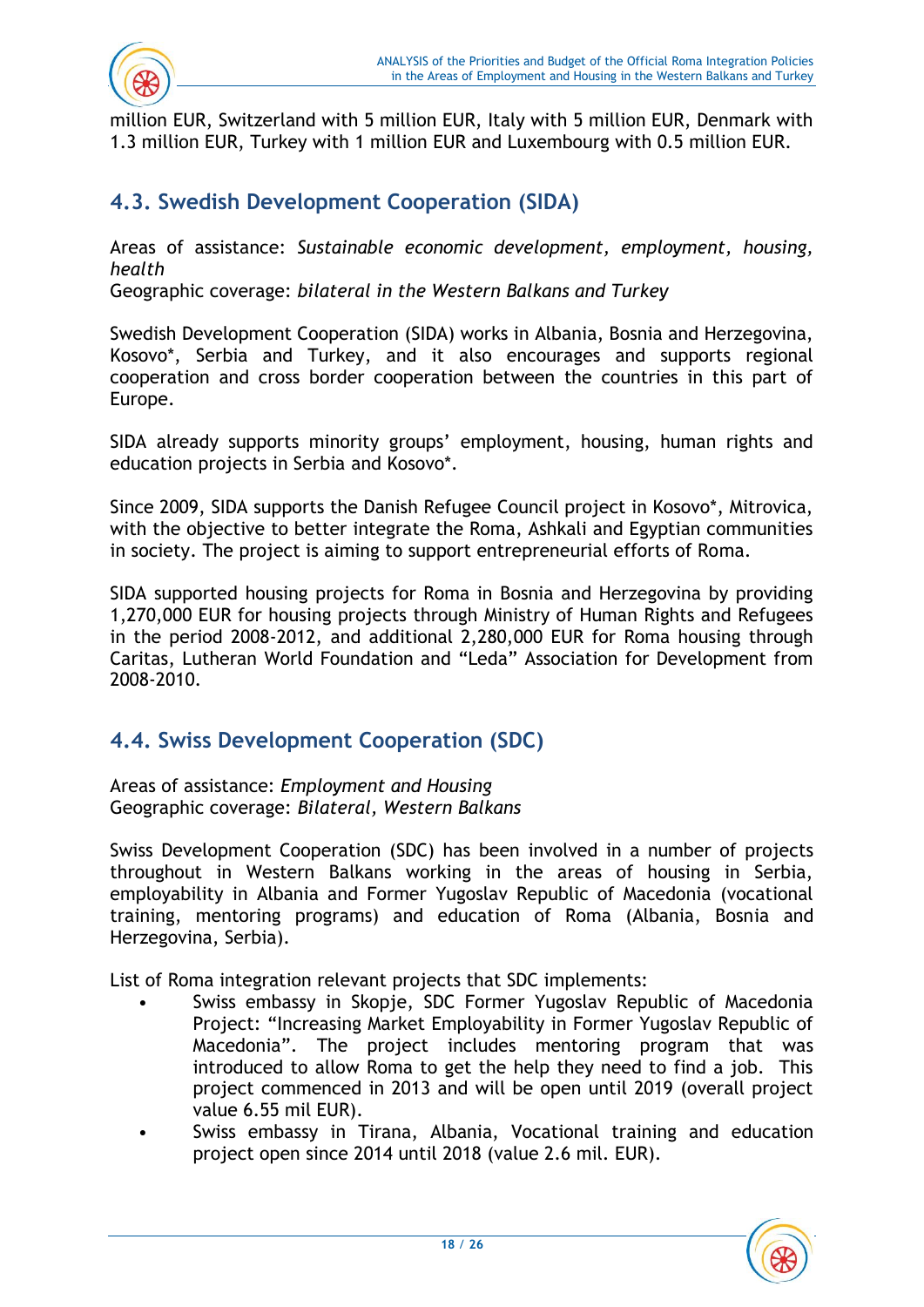

Swiss embassy in Belgrade, Serbia, project aiming at improved housing, living and income of Roma, open since 2013 until December 31, 2017 (value 3.9 mil. EUR).

# <span id="page-19-0"></span>**4.5. Federal Ministry for Economic Cooperation and Development (BMZ) of Germany**

Areas of assistance: *Human Rights, Economic Development, Employment, Education and SME support*  Geographic coverage: *Bilateral and Regional in Western Balkans*

The BMZ currently supports a regional project that is implemented by Ministries of Labour in countries of Western Balkans focusing on improving the capacities of Centres for Social work, local governments and NGOs and seeking solutions to support funding of social services to vulnerable groups.

The Federal Ministry for Economic Cooperation and Development is also supporting a project in Serbia that is being currently implemented and partly includes Roma in recycling type project (municipal waste management, 5 pilot municipalities, implemented by Ministry of Agriculture and Environmental protection in Serbia).

# <span id="page-19-1"></span>**4.6. Austrian Development Agency (ADA)**

Areas of assistance: *Social inclusion and Economic Development* Geographic coverage: *Bilateral and Regional*

Austrian Development Agency (ADA) currently works in Albania, Kosovo\* and Serbia, with past experience in other countries in the region. The Agency funded the project "Inclusion and rights of Roma women in South-Eastern Europe" in the amount of 799,920.00 EUR, from 2011-2015, using two implementing organizations: CARE and HELP/HILFE. The project was implemented in Bosnia and Herzegovina, Montenegro and Serbia. The ADA supported innovative projects in economic development aiming to reduce poverty and supports inclusive markets. Further to this, ADA supports projects that are based on either regional initiatives or regional strategies.

## <span id="page-19-2"></span>**4.7. Norwegian Development Cooperation (NORAD)**

NORAD has supported different types of projects throughout the region. NORAD also supported an education project in Albania, specifically for Roma children, but it also supported number of small - scale projects for Roma through its small grant fund scheme that existed in Bosnia and Herzegovina in the period 2012-2014.

# <span id="page-19-3"></span>**4.8. The World Bank Group (WBG)**

Areas of assistance: *Policy development, Economic Development, Education*

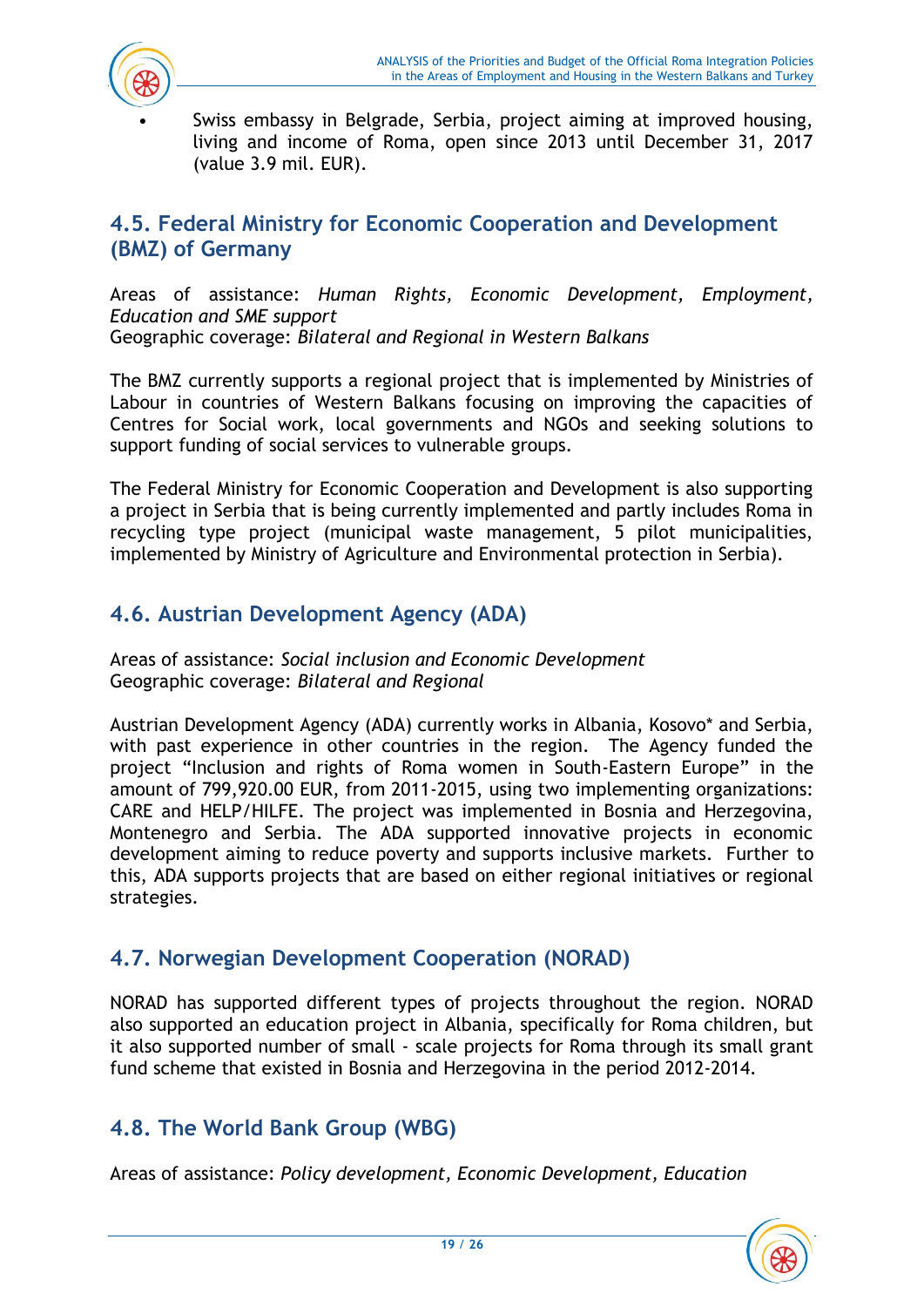

Types of programmes: *Bilateral and Regional*

The WBG has track record of working with Roma population, mainly in policy development throughout the Western Balkans, but it also implemented grants for young entrepreneurs in Kosovo\* and smaller scale community infrastructure projects (Kosovo\*, 2010-2014; Project value: 4.99 million USD; Project title: Social Inclusion and Local Economic Development Project). This is not a final list of projects supported by the World Bank, but it illustrates the scope of intervention in the region.

There is a number of implementing agencies and non-government organizations that support social inclusion and integration of Roma with funding from bilateral donors.

In conclusion, there is an interest and commitment of the donor community for Roma integration that can be streamlined to support and match governments' efforts and funding in particular in specific areas of housing and employment.

Through active cooperation and coordination among governments of all countries and within each economy and its institutions, as well as through cooperation with Roma community representatives and Roma NGO's, the crosscutting issues may be resolved.

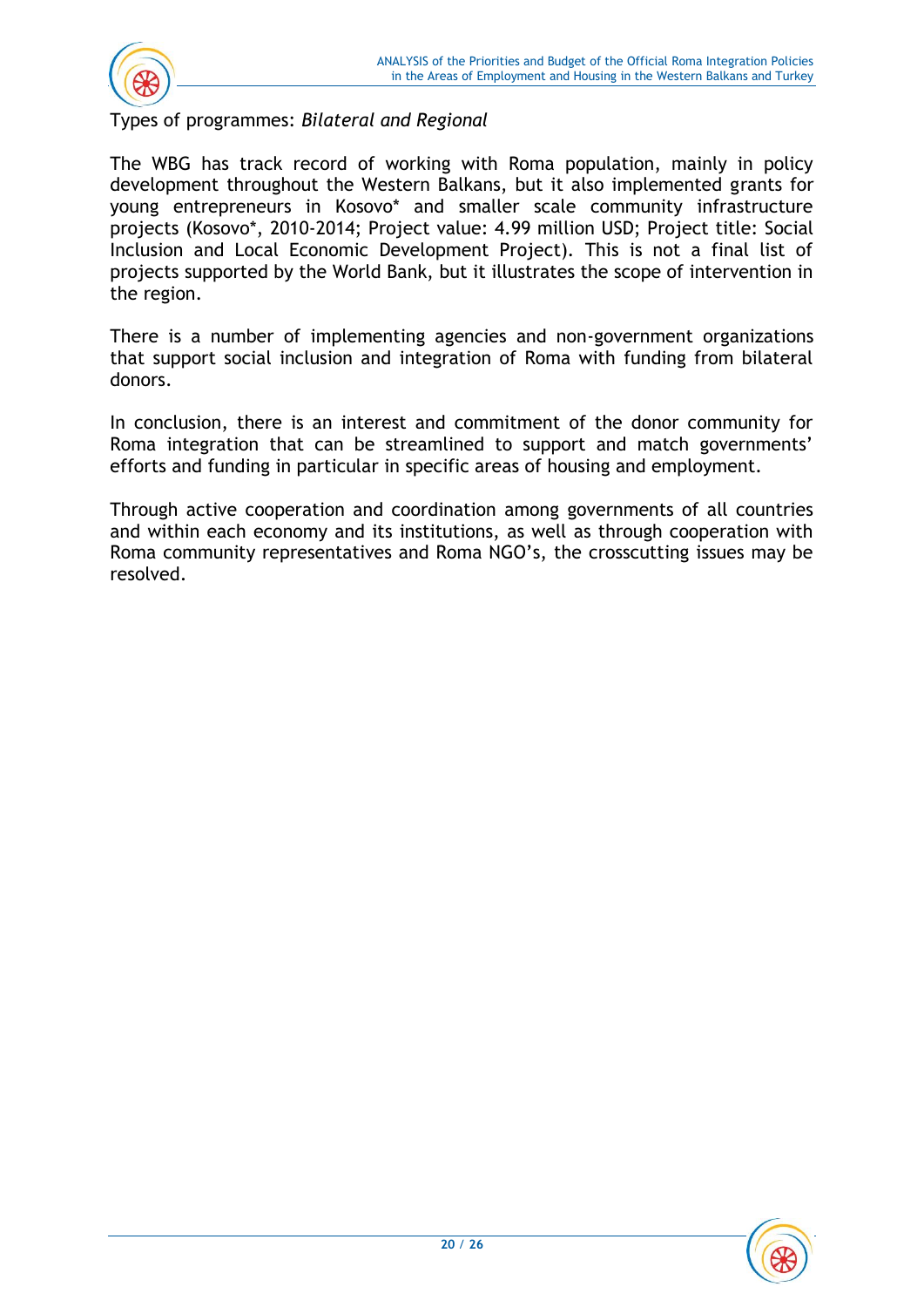

# <span id="page-21-0"></span>**5. FUNDING OF PRIORITY MEASURES FOR ROMA HOUSING AND EMPLOYMENT**

The governments developed Action Plans that indicate the total amount of funds required for the implementation of each objective and measure in all four priority areas: education, employment, health and housing. The focus of this paper is on employment and housing and similar measures in all the seven economies that relate to these priorities and the funding thereof. The following table provides information on the total funding required, funds committed by governments and financial gap. It has to be noted that the author does not have up to date information and/or knowledge on the recent activities and funding that was implemented but is relying solely on the data presented in the individual action plans. However, since the financial estimates are conservative, the author assumes that the financial gap amounts are relevant and that the needs for funding may in fact be higher for the integration of Roma.

|    | <b>Priority Area: EMPLOYMENT</b>                   |                |                                                                                                                                                                     |                              |              |                      |  |  |
|----|----------------------------------------------------|----------------|---------------------------------------------------------------------------------------------------------------------------------------------------------------------|------------------------------|--------------|----------------------|--|--|
|    |                                                    |                |                                                                                                                                                                     | Financial requirement in EUR |              |                      |  |  |
| #  | Economy                                            | <b>AP Year</b> | Objective                                                                                                                                                           | <b>Total Funds</b>           | Government   | <b>Financial Gap</b> |  |  |
|    |                                                    |                |                                                                                                                                                                     | planned                      | Committed    |                      |  |  |
| 1. | Albania                                            | 2016-2020      | To provide equal<br>opportunities for<br>formal<br>employment for<br>Roma and<br>Egyptians<br>90% of the total<br>budget is for<br>direct employment<br>measures    | 3,560,136.74                 | 2,043,261.74 | 1,516,875.00         |  |  |
| 2. | Bosnia and<br>Herzegovina                          | 2017-2020      | Improvement of<br>employment and<br>employability of<br>Roma<br>77% of the total<br>budget is for<br>direct employment<br>measures                                  | 2,351,635.87                 | 1,594,156.95 | 757,478.92           |  |  |
| 3. | Kosovo*                                            | 2017-2021      | Improved level of<br>employment of<br>Roma and Ashkali<br>communities<br>96% of the total<br>budget is for<br>direct employment<br>measures including<br><b>VAT</b> | 982,950.00                   | 35,700.00    | 947,250.00           |  |  |
| 4. | The Former<br>Yugoslav<br>Republic of<br>Macedonia | 2016-2020      | Improvement of<br>employment and<br>employability of<br>Roma                                                                                                        | 1,254,296.50                 |              | 1,254,296.50         |  |  |

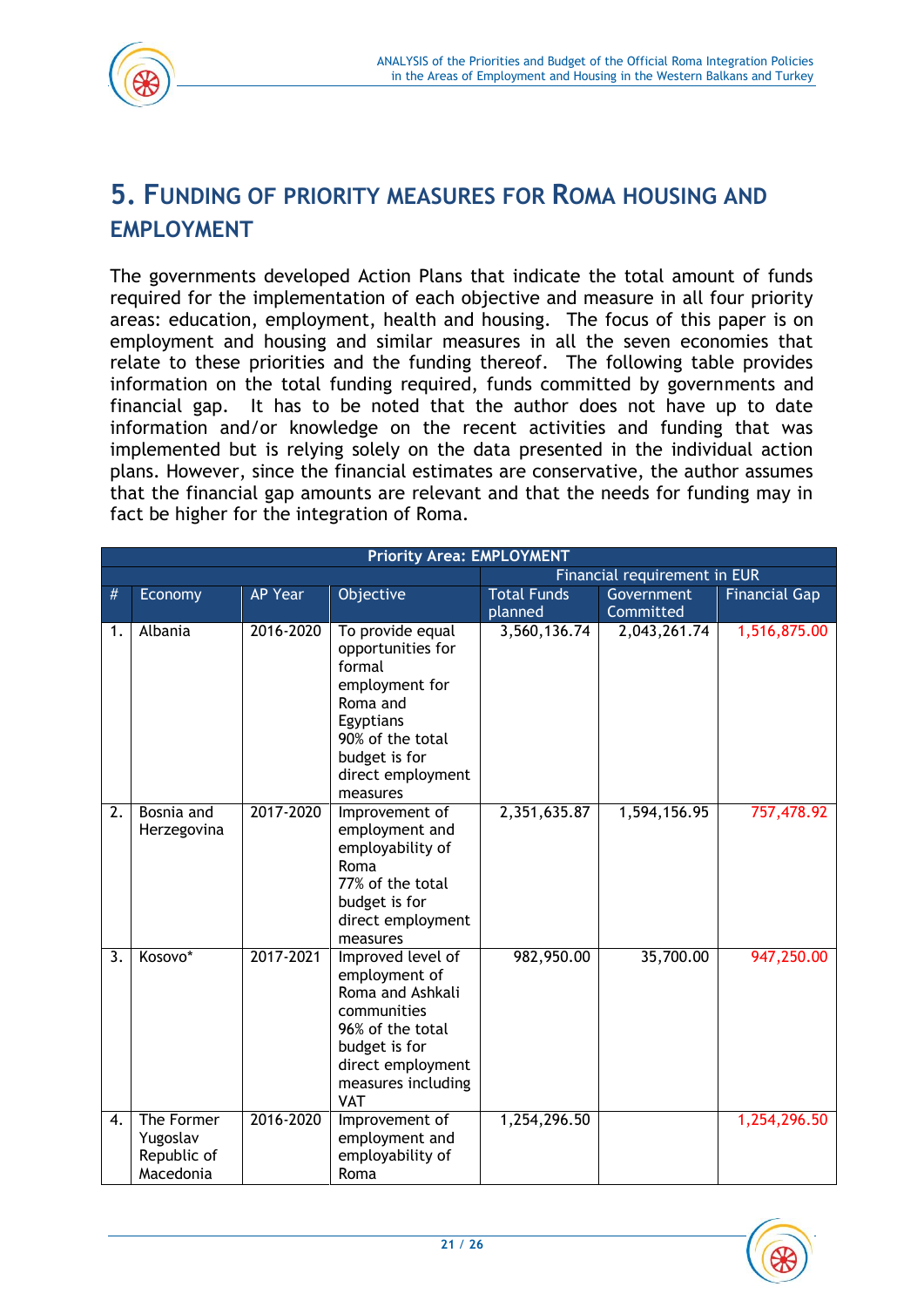

|    |                         |           | <b>TOTAL</b>                                                                                                                            | 16,242,099.81 | 5,310,499.39              | 10,931,600.42    |
|----|-------------------------|-----------|-----------------------------------------------------------------------------------------------------------------------------------------|---------------|---------------------------|------------------|
|    | Turkey                  | 2016-2021 |                                                                                                                                         |               |                           |                  |
| 6. | Serbia                  | 2017-2018 | Employment<br>80.7% of total<br>budget is for<br>direct employment                                                                      | 7,997,080.70  | 1,541,380.70 <sup>4</sup> | $6,455,700.00^5$ |
| 5. | Montenegro <sup>3</sup> | 2017      | direct employment<br>measures<br>Employability and<br><b>Direct</b><br>employment<br>58% of total<br>budget is for<br>direct employment | 96,000.00     | 96,000.00                 | Not estimated    |
|    |                         |           | 88% of the total<br>budget is for                                                                                                       |               |                           |                  |

|                | <b>Priority Area: HOUSING</b> |                |                                                                                                                                                    |                               |                              |                      |  |  |
|----------------|-------------------------------|----------------|----------------------------------------------------------------------------------------------------------------------------------------------------|-------------------------------|------------------------------|----------------------|--|--|
|                |                               |                |                                                                                                                                                    |                               | Financial requirement in EUR |                      |  |  |
| #              | Economy                       | <b>AP Year</b> | Objective                                                                                                                                          | <b>Total Funds</b><br>planned | Government<br>Committed      | <b>Financial Gap</b> |  |  |
| 1              | Albania                       | 2016-2020      | To improve<br>housing conditions<br>for Roma and<br>Egyptians<br>88% of total<br>budget is for<br>construction of<br>housing and<br>infrastructure | 11,505,352.00                 | 8,729,602.00                 | 2,775,750.00         |  |  |
| $\overline{2}$ | Bosnia and<br>Herzegovina     | 2017-2020      | Improved living<br>conditions for<br>Roma population<br>98% of total<br>budget is for<br>constructions of<br>housing and<br>infrastructure         | 7,684,717.00                  | 2,336,604.00                 | 5,348,113.00         |  |  |
| 3              | Kosovo*                       | 2017-2021      | Housing<br>91% of total<br>budget is for<br>housing<br>reconstruction<br>and construction                                                          | 5,144,220.00                  | 666,120.00                   | 4,478,100.00         |  |  |

 $^5$  The financial gap is higher and the estimate presented in this table includes only IPA and other donor funding that was negotiated at the time of the Action Plan preparation.



 $\overline{\phantom{a}}$  $3$  The Action Plan of Montenegro specifies funding only for some measures, although there are measures that the government institutions implement as part of their ongoing activities and some measures are being funded from projects but not quantified.

 $^4$  The committed funds from the Government of Serbia include IPA Technical Assistance project in the amount of 1 million EUR.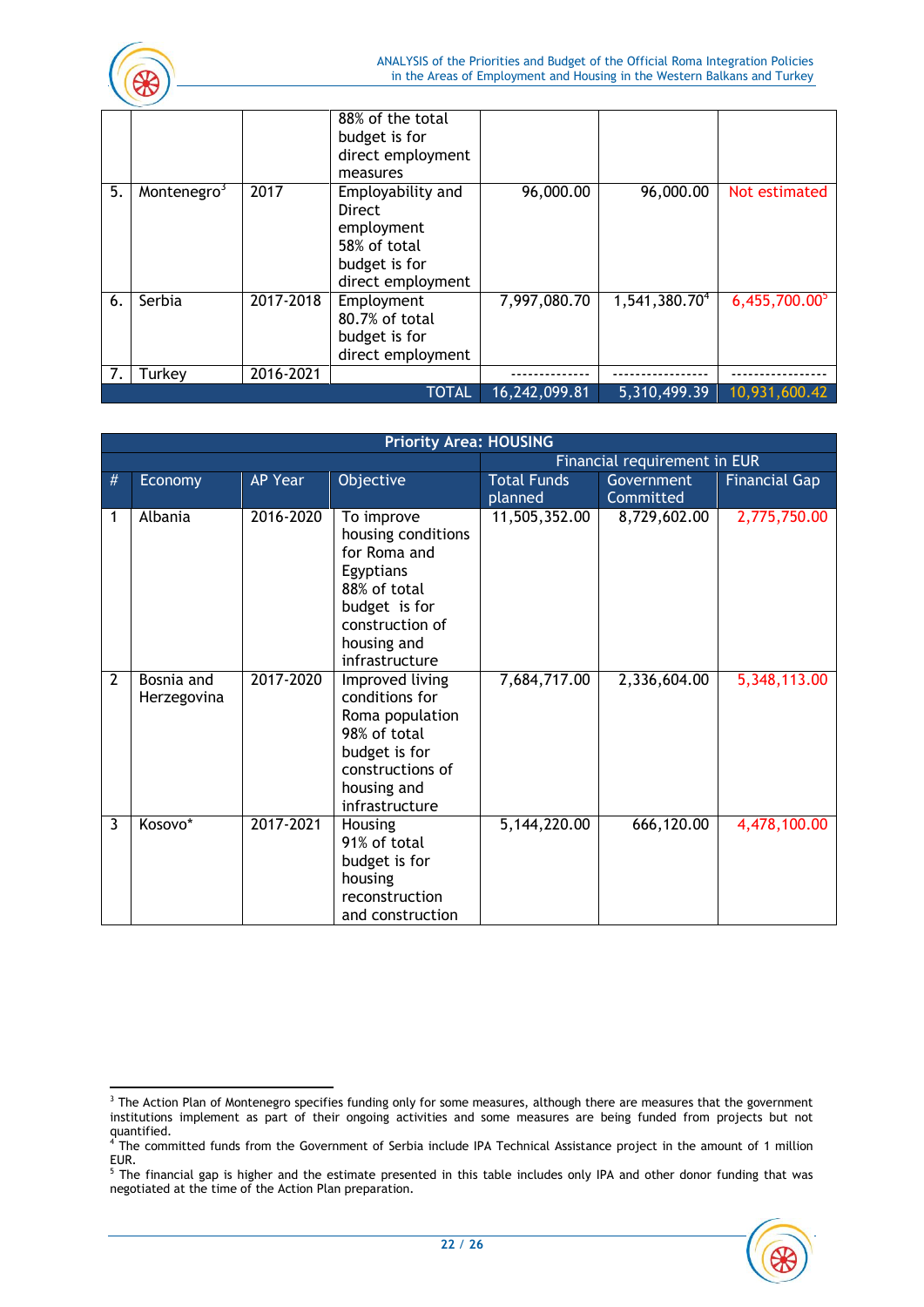

| 4 | The<br>Former                                                   | 2016-2020 | Social Housing &                 | 7,974,752.00  |              | 7,974,752.00° |  |
|---|-----------------------------------------------------------------|-----------|----------------------------------|---------------|--------------|---------------|--|
|   | Yugoslav<br>Republic<br>of                                      |           | Improved<br>living<br>conditions |               |              |               |  |
|   | Macedonia                                                       |           |                                  |               |              |               |  |
|   |                                                                 |           | 89%<br>of<br>total               |               |              |               |  |
|   |                                                                 |           | budget<br>for<br>is              |               |              |               |  |
|   |                                                                 |           | constructions<br>of              |               |              |               |  |
|   |                                                                 |           | housing<br>and                   |               |              |               |  |
|   |                                                                 |           | infrastructure                   |               |              |               |  |
| 5 | Montenegro                                                      | 2017      | living<br>Improved               | 11,732,322.00 |              | 11,732,322.00 |  |
|   |                                                                 |           | conditions<br>for                |               |              |               |  |
|   |                                                                 |           | Roma population                  |               |              |               |  |
|   |                                                                 |           | 100%<br>of<br>total              |               |              |               |  |
|   |                                                                 |           | budget<br>for<br>is              |               |              |               |  |
|   |                                                                 |           | of<br>construction               |               |              |               |  |
|   |                                                                 |           | housing                          |               |              |               |  |
| 6 | Serbia                                                          | 2017-2018 | Housing                          | 18,461,698.00 | 5,461,698.00 | 13,000,000.00 |  |
|   |                                                                 |           | 81%<br>of<br>total               |               |              |               |  |
|   |                                                                 |           | budget<br>for<br>is              |               |              |               |  |
|   |                                                                 |           | construction<br>and              |               |              |               |  |
|   |                                                                 |           | of<br>improvement                |               |              |               |  |
|   |                                                                 |           | housing                          |               |              |               |  |
| 7 | Turkey                                                          | 2016-2021 |                                  |               |              |               |  |
|   | <b>TOTAL</b><br>62,503,061.00<br>17,194,024.00<br>45,309,037.00 |           |                                  |               |              |               |  |

It is evident, based upon the calculation of the difference between the total budget and funds committed per economy that the financial gaps amount to:

- 10,931,600.42 EUR for employment, out of which, in average 81.61% of the total funding required is for the purposes of grants, subsidies, VAT at workplace and incentives for start-up businesses.
- 45,309,037 EUR for housing, out of which, in average 91% of the total funding required is for the direct housing measures, such as construction of housing units and utility infrastructure.

Additionally, and in relation to the figures presented in the Table 7, it has to be noted as follows:

- The calculated financial gap relates to Western Balkans only.
- Montenegro plans its budget for Roma integration on an annual basis. Thus, the amount of funding required until 2020 will exceed the currently presented figures.
- Governments have planned their budgets taking into consideration their fiscal limitations. Thus, there may be differences between the budgeted funds in the Action Plans and the actual funding required.

<sup>&</sup>lt;sup>8</sup> The financial gap is much higher, but at the time the Action Plan was developed, the gap was at 13,000,000 EUR negotiated to be funded through EU IPA instrument. Each measure in the Action Plan of Serbia requires additional funding, but the figures haven't been estimated.



 $\overline{\phantom{a}}$ <sup>6</sup> The Action Plan of The Former Yugoslav Republic of Macedonia as a source of funding states budget and donor sources but without breakdown of the committed vs. required funding. Hence, it is assumed that the entire amount of funding is yet to be secured.

 $7$  The committed funds include 4,6 million EUR of EU IPA assistance.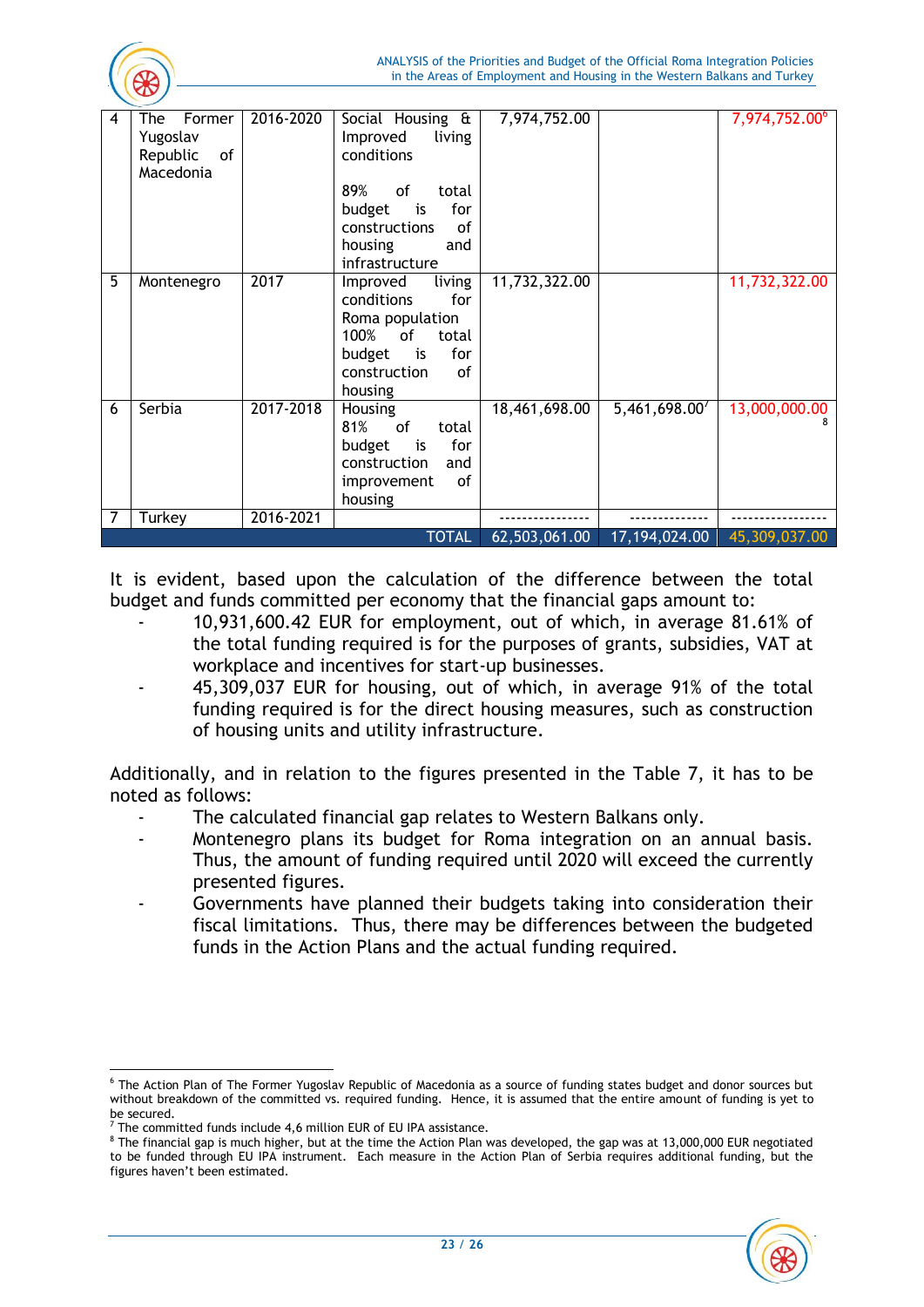

# <span id="page-24-0"></span>**6. CONCLUSIONS**

- **The situation of Roma throughout the region in the areas of employment and housing is not regularly assessed with hard, reliable and regularly updated statistical data**. While there are a number of surveys and official data (both from statistical offices and administrative registers), these data differ across time and across the region, are not regularly updated and are insufficient to actually develop an informed policy and have the necessary exactness needed for budgeting. Housing and employment measures are significant investments that pay off for both the economies and individuals in the long run, and thus require systematic and comprehensive monitoring and data collection.
- **All the economies in the region face similar challenges in Roma integration** such as: informal and sub-standard Roma housing communities that need to be either legalized and improved (if conditions exist) or relocated to decent housing, number of unregistered Roma with no status or access to any benefits, low level of skills and low competitiveness of Roma in the labour market, high unemployment, disproportionately lower employment in the public sector, and discrimination of Roma in employment.
- **All the economies in the region have the same focus**: employment and employability and housing and decent living conditions for Roma.
- **All Strategies / Action Plans are endorsed by the governments,** prepared with detailed activities and supported by limited funding and there is a need for stronger cooperation with Roma representatives and increased funding for the implementation of housing and employment priorities.
- **The primary donors throughout the region in Roma integration to date are**: European Union Delegation, Swiss Development Agency and Swedish Development Cooperation. Additionally, individual countries are supported in Roma integration related projects by USAID, BMZ through GIZ, Norwegian Development Cooperation, Austrian Development Agency and Luxembourg Development Cooperation**. A system of regional coordination of all donor efforts and governments has to be established to ensure balanced and results oriented implementation of Roma integration programmes in the priority areas of housing and employment. This system will also ensure standardization, stabilization, quality assurance and the efficiency of effort**.
	- **The financial gaps**, even with conservative planning, amount to: **10,931,600.42 EUR for employment and 45,309,037 EUR for housing** for the period of 2016 - 2021.